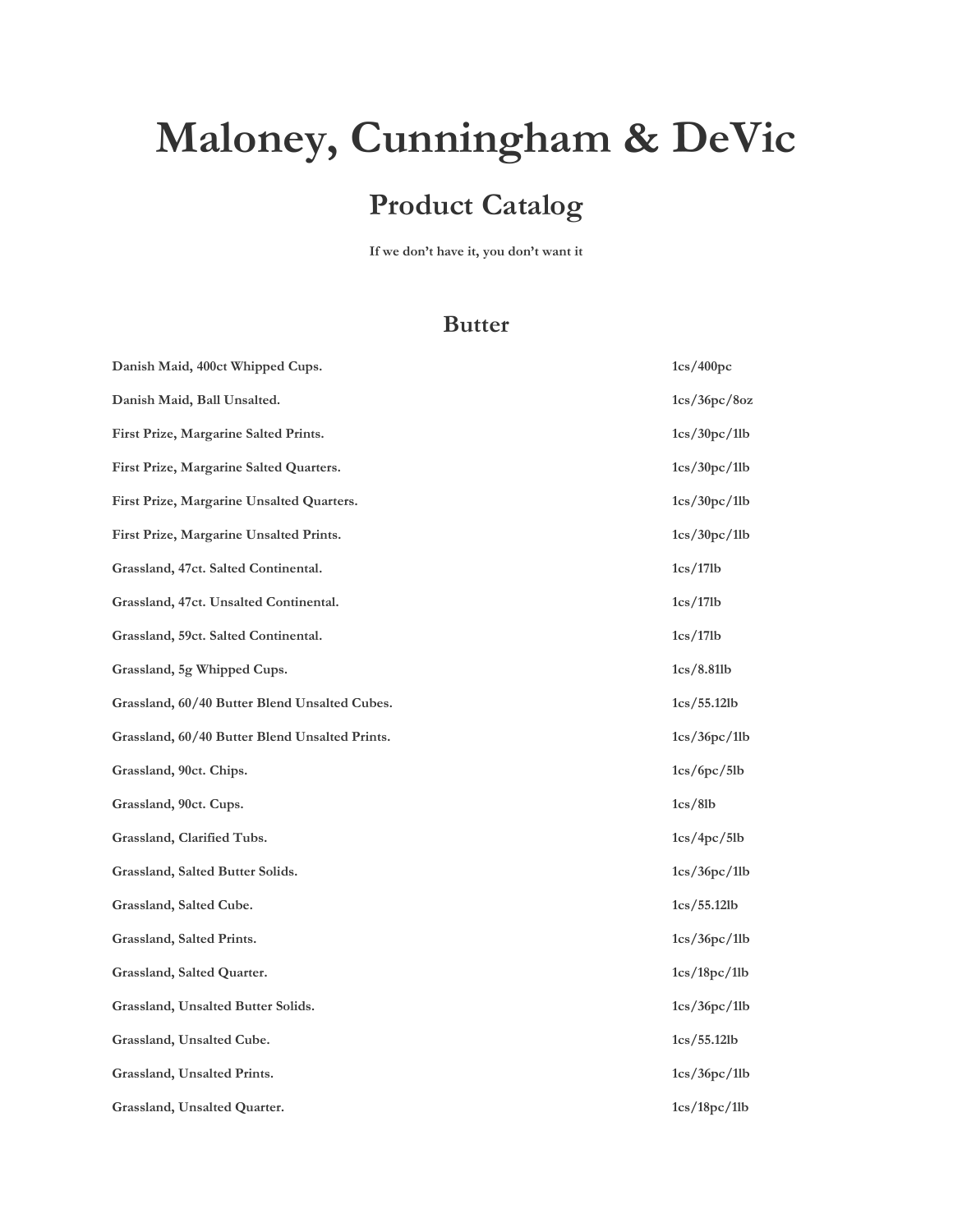| Grassland, Whipped Tubs.                               | 1cs4pc/5lb    |
|--------------------------------------------------------|---------------|
| Grassland, Wuethrich European Style.                   | 1cs/36pc/1lb  |
| Land O Lakes, Margarine Salted Prints.                 | 1cs/30pc/11b  |
| Land O Lakes, PC Margarine Cups.                       | 1cs/900ct     |
| Land O Lakes, Salted Quarter.                          | 1cs/18pc/1lb  |
| Land O Lakes, Salted Whipped Tubs.                     | 1cs/12pc/8oz  |
| Land O Lakes, Unsalted Prints.                         | 1cs/36pc/1lb  |
| Land O Lakes, Unsalted Quarter.                        | 1cs/18pc/1lb  |
| Land O Lakes, Unsalted Whipped Tubs.                   | 1cs/12pc/8oz  |
| Nordic, Goat Butter.                                   | 1cs12pc/8oz   |
| Shedd's, Country Crock Margarine Cups.                 | 1cs/900ct     |
| Shedd's, Country Crock Margarine Cups.                 | 1cs/12pc/15oz |
| Shedd's, Can't Believe it's Not Butter Margarine Cups. | 1cs/24c/15oz  |
| Sommer Maid, Blended Solids.                           | 1cs/36pc/11b  |
| Sommer Maid, Butter Blend.                             | 1cs/36pc/1lb  |
| Sommer Maid, Whipped Oleo Tubs.                        | 1cs/6pc/3.5lb |

## **Cheese**

| Alouette, Herb & Garlic.             | 1cs/2pc/4.5lb         |
|--------------------------------------|-----------------------|
| Alpine Lace Cheese.                  | 1cs/1pc/11lb Average  |
| Andolina, Domestic Marscapone.       | 1cs/4pc/5lb           |
| Andrulis, No Salt Cheese.            | 1cs/1pc/18lb          |
| Andrulis, Plain Cheese.              | 1cs/1pc/18lb          |
| Artikass, Imported Smoked Gouda.     | $1cs/4pc/6lb$ Average |
| Atalanta, 1/4 Wheel Pecorino Romano. | 1cs/15lb Average      |
| Atalanta, Creamy Havarti.            | 1cs/9lb Average       |
| Atalanta, Dill Havarti.              | 1cs/1pc/9lb Average   |
| Atalanta, Edam.                      | $1cs/2pc/6lb$ Average |
| Atalanta, Edamski.                   | $1cs/4pc/8lb$ Average |
| Atalanta, French Emmenthauler.       | 1cs/4pc/7lb           |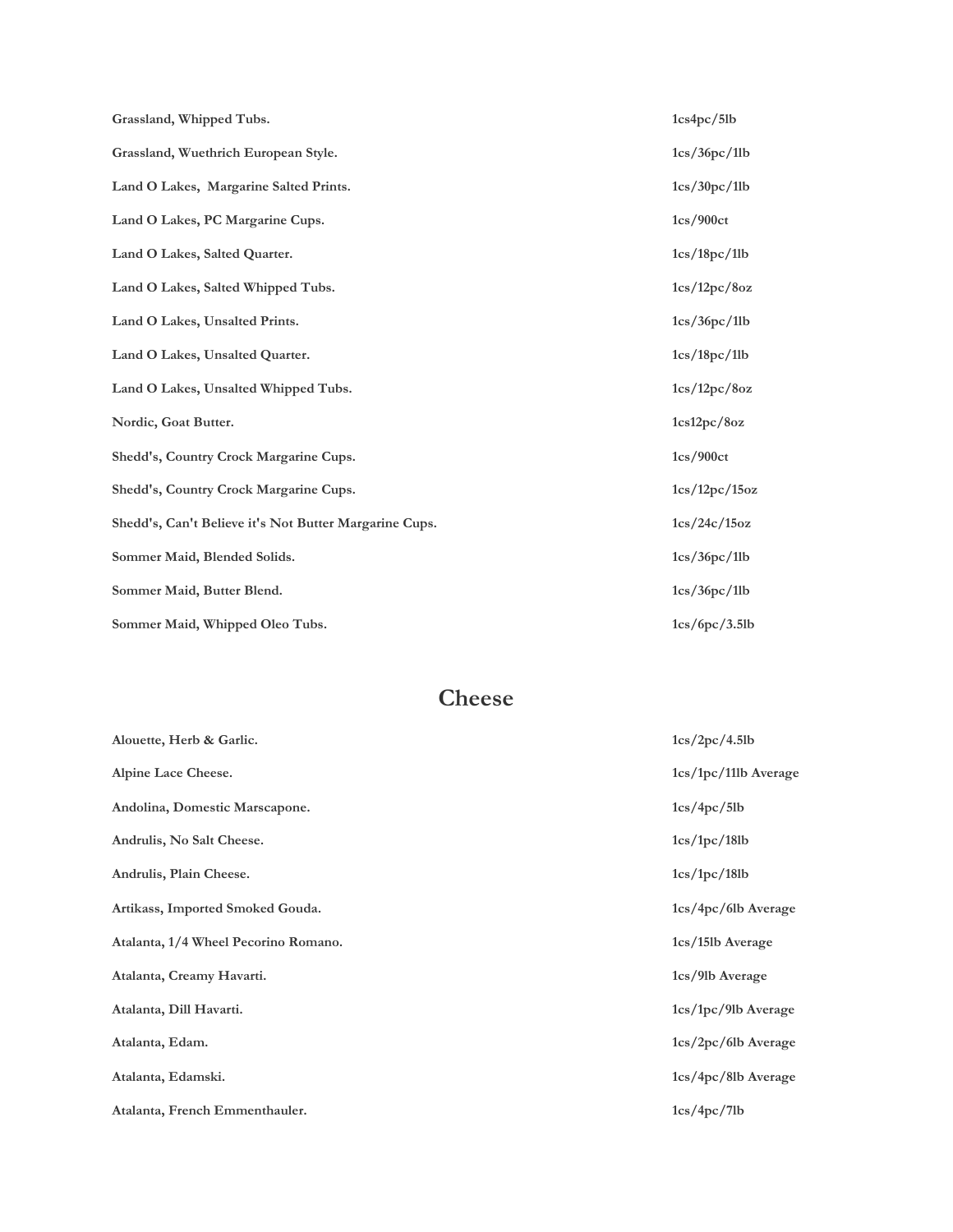| Atalanta, Gouda Round.              | 1cs/9lb              |
|-------------------------------------|----------------------|
| Atalanta, Grana Panadano.           | 1cs/201b             |
| Atalanta, Jalapeno Havarti.         | 1cs/1pc/9lb Average  |
| Atalanta, Krolewicz.                | 1cs/2pc/12lb Average |
| Atalanta, Kurpianka.                | 1cs/10pc/1.5lb       |
| Atalanta, Lubelski.                 | 1cs/6pc/3lb          |
| Atalanta, Mazoweicki.               | 1cs/4pc/8lb Average  |
| Atalanta, Morski.                   | 1cs/4pc/9lb Average  |
| Atalanta, Pannier.                  | 1cs/4pc/5lb          |
| Atalanta, Pecorino Romano Wheel.    | 1cs/60lb Average     |
| Atalanta, Podlaski.                 | 1cs/4pc/8lb Average  |
| Atalanta, Processed Gruyere.        | 1cs/2pc/5lb Average  |
| Batory, Smoked Swiss.               | 1cs/2pc/5lb Average  |
| Bel Paese, Cheese.                  | 1cs/1pc/4lb Average  |
| Bongard, 120 Processed Swiss.       | 1cs/4pc/5lb          |
| Bongard, 160 Processed Swiss.       | 1cs/4pc/5lb          |
| Bongard, 96ct American.             | 1cs/4pc/5lb          |
| Bongard, American 120 Slice.        | 1cs/4pc/5lb          |
| Bongard, American 160 Slice.        | 1cs/4pc/5lb          |
| Bongard, American Loaf.             | 1cs/6pc/5lb          |
| Bongard, IWS Cheese Food.           | 1cs/12pc/12oz        |
| Bongard, Mild Cheddar Block.        | 1cs/40lb Average     |
| Bongard, Monterey Jack Blocks.      | 1cs/40lb Average     |
| Bongard, Natural Pepperjack.        | 1cs/4pc/5lb          |
| Bongard, Pepperjack Blocks.         | 1cs/40lb Average     |
| Caputo, 2% Mozzarella.              | 1cs/8pc/5lb Average  |
| Caputo, Domestic Grated Parmesan.   | 1cs/4pc/5lb          |
| Caputo, Fresh Bocconcini.           | 1cs/2pc/2.5lb        |
| Caputo, Fresh Ciliegine Mozzarella. | 1cs/2pc/3lb          |
| Caputo, Ovoline Fresh Mozzarella.   | 1cs/2pc/2.5lb        |
|                                     |                      |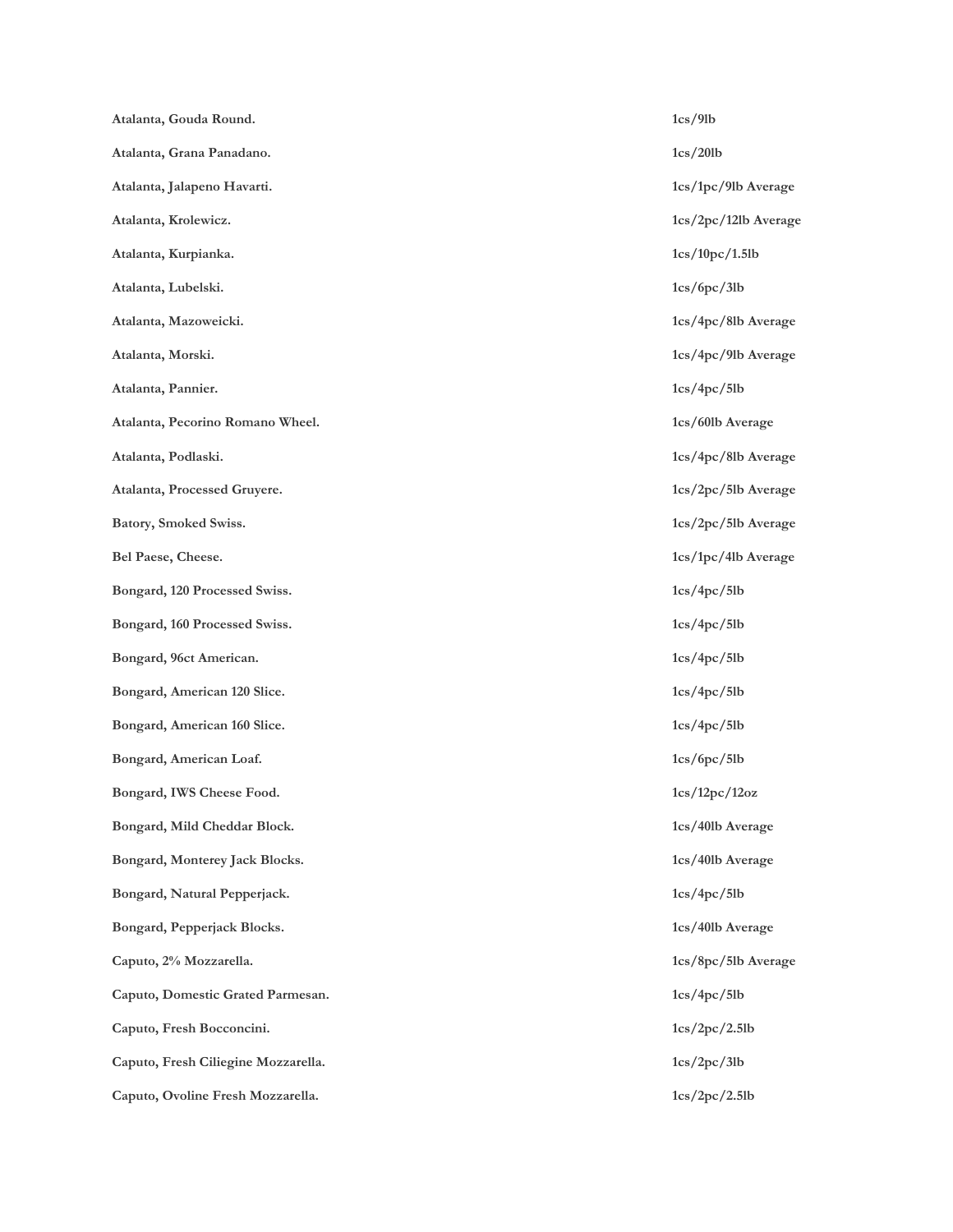| Caputo, Grated Parmesan.               | 1cs/4pc/5lb           |
|----------------------------------------|-----------------------|
| Caputo, Grated Romano.                 | 1cs/4pc/5lb           |
| Caputo, Imported Grated Parmesan.      | 1cs/4pc/5lb           |
| Caputo, Imported Grated Romano.        | 1cs/4pc/5lb           |
| Caputo, Roikisko.                      | 1cs/9pc/1kg           |
| Chef-Mate, Basic Cheddar Cheese Sauce. | 1cs/6pc/10lb          |
| Countryside, Swiss.                    | 1cs/3pc/8lb Average   |
| E-Z Brand, E-Z Swiss.                  | 1cs/6pc/4lb Average   |
| Falbo, Ricotta Cheese.                 | 1cs/4pc/5lb           |
| Franklin, Bulk Cream Cheese.           | 1cs/30lb              |
| Geneva, Goat Cheese Tubs.              | 1cs/2pc/4lb           |
| Grassland, American Cheese Food IWS.   | 1cs/12pc/12oz         |
| Grassland, Chunk Colby.                | 1cs/12pc/1lb          |
| Grassland, Chunk Mild Cheddar.         | 1cs/12pc/1lb          |
| Grassland, Chunk Monterey Jack.        | 1cs/12pc/1lb          |
| Grassland, Chunk Mozzarella.           | 1cs/12pc/1lb          |
| Grassland, Chunk Sharp Cheddar.        | 1cs/12pc/1lb          |
| Grassland, Natural Sliced Swiss.       | 1cs/10pc/1lb          |
| Grassland, Processed Salami Cheese.    | 1cs/6pc/5lb           |
| Green Island, Danish Blue Wheel.       | 1cs/5lb Average       |
| Guggisberg, Amish Butter Cheese.       | $1cs/3pc/7lb$ Average |
| Guggisberg, Baby Swiss Loaf.           | 1cs/3pc/6lb Average   |
| Guggisberg, Baby Swiss Wheel.          | 1cs/4pc/5lb           |
| Guggisberg, Swiss.                     | 1cs/6pc/8lb Average   |
| Hanh's, Fresh Baker's Cheese.          | 1cs/30lb              |
| Hahns, Cream Cheese Loaf.              | 1cs/10pc/3lb          |
| Henri Huton, 3kg Brie.                 | 1cs/3kg               |
| Herkimer, White Cheese.                | 1cs/1pc/12lb          |
| Herkimer, Yellow Cheese.               | 1cs/1pc/12lb          |
| Herkimer County Cheese Co, Herkimer.   | 1cs/12lb              |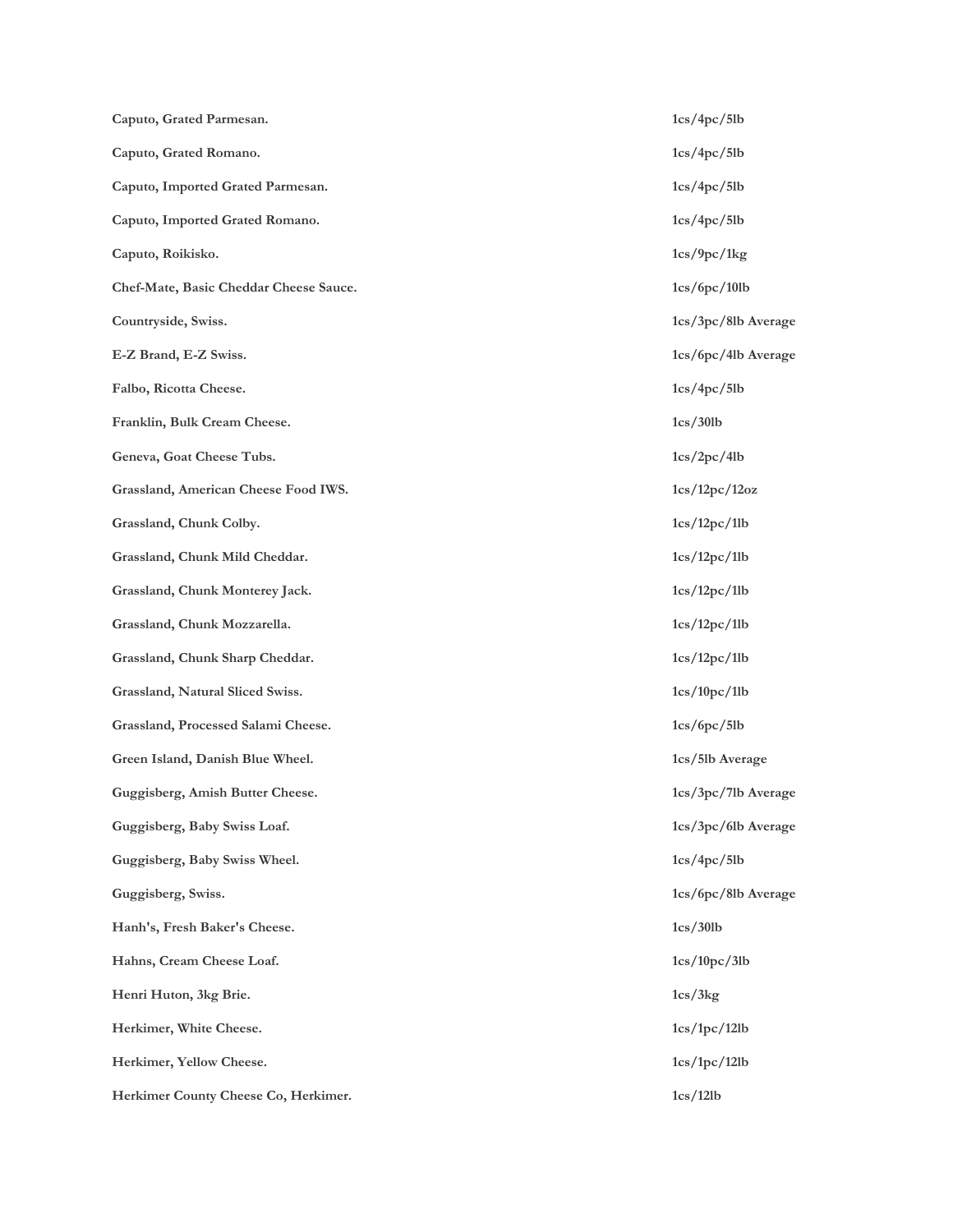| Hoffman, Super Sharp Cheddar.           | 1cs/1pc/10lb        |
|-----------------------------------------|---------------------|
| Jarlsberg, Cheese Wheel.                | 1cs/1pc/22lb        |
| Jarlsberg, Lite Cheese.                 | 1cs/1pc/12lb        |
| Jarlsberg, Loaf Cheese.                 | 1cs/1pc/12lb        |
| Kemp's, Cottage Cheese.                 | 1cs/4pc/5lb         |
| Kemp's, Cottage Cheese Special Order.   | 1cs/12pc/1lb        |
| Klondike, Brick Cheese.                 | 1cs/6pc/5lb Average |
| Klondike, Feta 281b Pails.              | 1cs/1pc/28lb        |
| Klondike, Feta Tubs.                    | 1cs/2pc/8lb         |
| Klondike, Muenster Cheese.              | 1cs/6pc/6lb Average |
| Kraft, 301b Bulk Cream Cheese.          | 1cs/30lb            |
| Kraft, 501b Bulk Cream Cheese.          | 1cs/501b            |
| Kraft, Cream Cheese.                    | 1cs/6pc/3lb         |
| Kraft, 96ct American.                   | 1cs/4pc/5lb         |
| Kraft, American 120 Slice.              | 1cs/4pc/5lb         |
| Kraft, American 160 Slice.              | 1cs/6pc/5lb         |
| Kraft, Cheez Whiz.                      | 1cs/6pc/10lb        |
| Kraft, Neufchatel.                      | 1cs/30lb            |
| Kraft, Velveeta Loaf.                   | 1cs/6pc/5lb         |
| Laack's, Colby Jack.                    | 1cs/4pc/5lb         |
| Laack's, Mild Cheddar.                  | 1cs/4pc/5lb         |
| Laack's, Monterey Jack.                 | 1cs/4pc/5lb         |
| Laack's, Pepperjack Block.              | 1cs/401b            |
| Laack's, Sharp Cheddar.                 | 1cs/4pc/5lb         |
| Laack's, Split Colby.                   | 1cs/8pc/7lb Average |
| Land O Lakes, 4qt. American Loaf.       | 1cs/6pc/5lb         |
| Land O Lakes, 4qt. White American Loaf. | 1cs/6pc/5lb         |
| Land O Lakes, American 120 Slice.       | 1cs/6pc/5lb         |
| Land O Lakes, American 160 Slice.       | 1cs/6pc/5lb         |
| Land O Lakes, Extra Melt American Loaf. | 1cs/6pc/5lb         |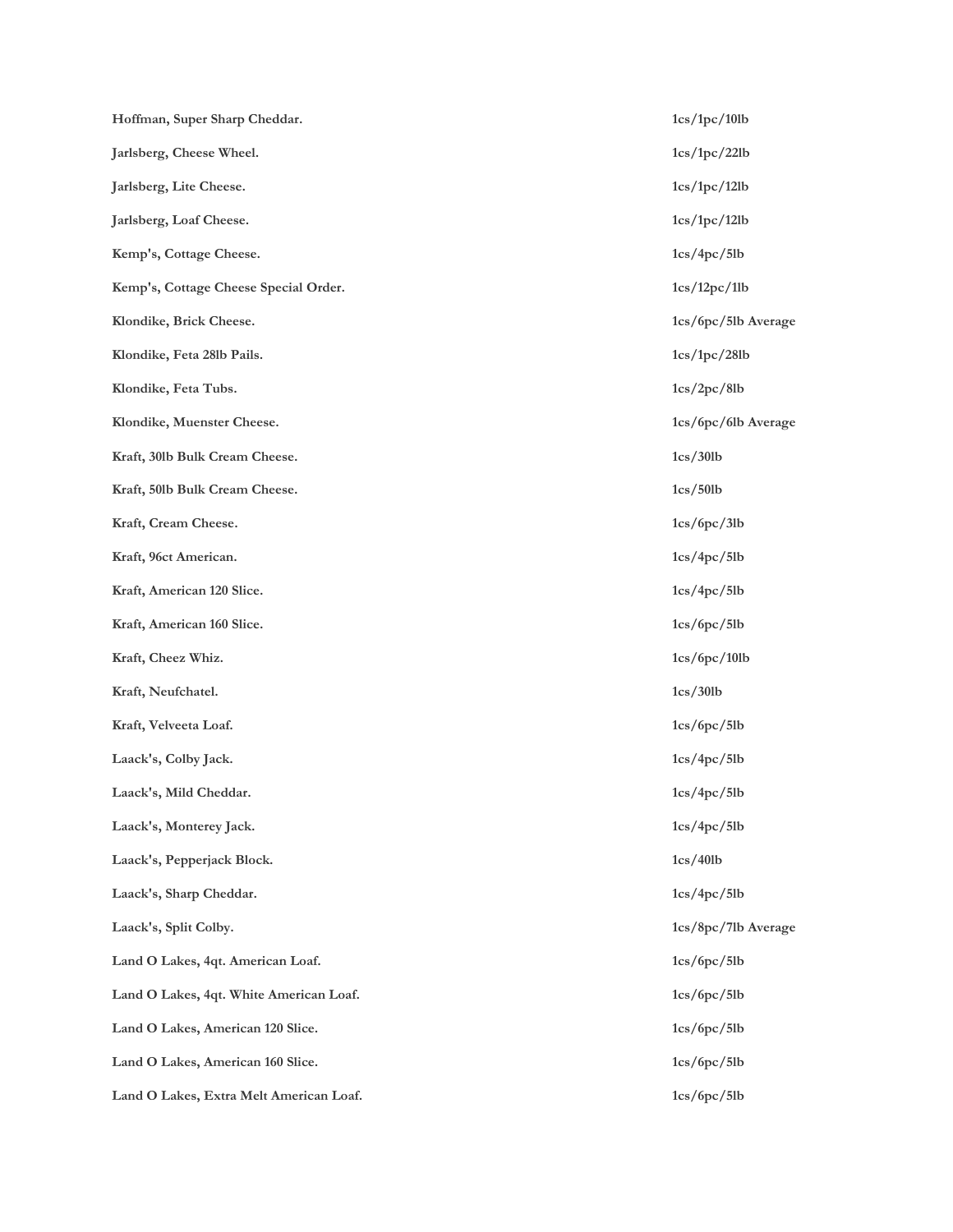Land O Lakes, Food Service American Loaf. 1cs/6pc/5lb **Land O Lakes, Hot Pepper Loaf. 1cs/2pc/5lb Land O Lakes, La Chedda Cheese Sauce. 1cs/6pc/10lb Land O Lakes, Light American Loaf. 1cs/2pc/5lb** Land O Lakes, Sharp White Cheddar. 1cs/1pc/10lb **Le Superbe, Gruyere. 1cs/9lb Average** Level Valley, Cream Cheese Loaf. 1cs/10pc/3lb **Maggiore, Grated Parmesan.** 1cs/4pc/5lb **Maggiore, Shredded Sharp Cheddar. 1cs/4pc/5lb Maloney, Shredded Swiss. 1cs/4pc/5lb Maytag, Domestic Blue Wheel. 1cs/1pc/6lb Average Merkts, Cold Pak Sharp Cheddar. 1cs/2pc/10lb Miceli, 2% Loaf Mozzarella. 1cs/8pc/5lb Average Miceli, Provolone Cheese. 1cs/3pc/12lb Average Miceli, Ricotta Cheese. 1cs/2pc/6lb Average Miceli, Shredded Mozzarella. 1cs/4pc/5lb Munchee, Munchee Cheese.** 1cs/2pc/5lb **Nor-Tech, Shredded Fancy Cheddar. 1cs/4pc/5lb Nor-Tech, Fancy Shredded Mozzarella. 1cs/4pc/5lb Nor-Tech, Grated Parmesan. 1cs/4pc/5lb Nor-Tech, Grated Romano. 1cs/4pc/5lb Nor-Tech, Shaved Parmesan. 1cs/4pc/5lb Nor-Tech, Shredded Asiago. 1cs/4pc/5lb Nor-Tech, Shredded Cheddar. 1cs/4pc/5lb Nor-Tech, Shredded Cheddar Monterey Jack. 1cs/4pc/5lb** Nor-Tech, Shredded Fancy Cheddar. 1cs/4pc/5lb **Nor-Tech, Shredded Mild Cheddar. 1cs/4pc/5lb Nor-Tech, Shredded Monterey Jack. 1cs/4pc/5lb Nor-Tech, Shredded Mozzarella. 1cs/4pc/5lb Nor-Tech, Shredded Parmesan. 1cs/4pc/5lb**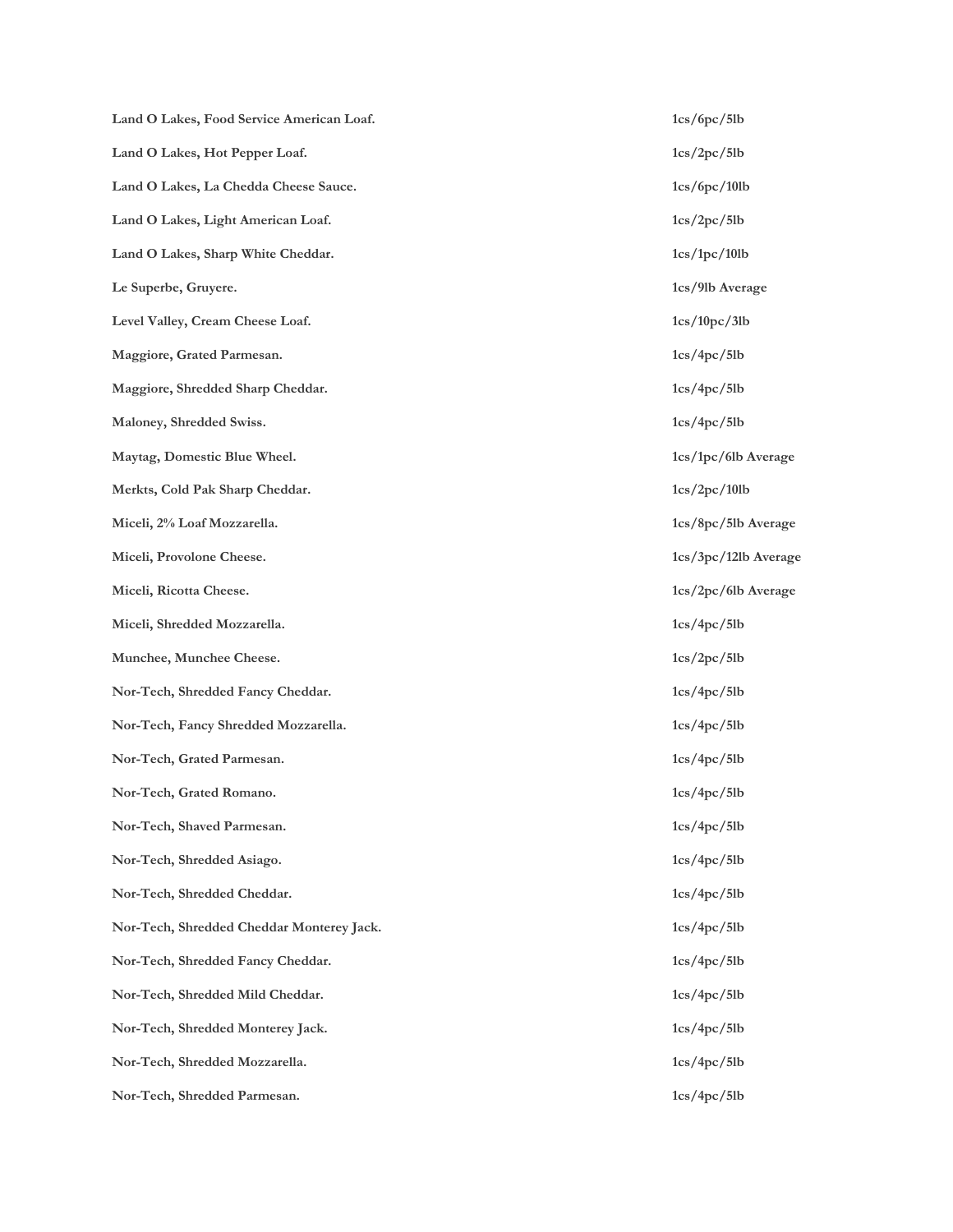Nor-Tech, Shredded Pepperjack. 1cs/4pc/5lb **Nor-Tech, Shredded Provolone. 1cs/4pc/5lb Nor-Tech, Shredded Sharp Cheddar. 1cs/4pc/5lb Nor-Tech, Sliced Monterey Jack. 1cs/12pc/1.5lb Nor-Tech, Sliced Mozzarella. 1cs/12pc/1.5lb Nor-Tech, Sliced Provolone. 1cs/12pc/1.5lb Nordic, Grumpy Goat. 1cs/12pc/8oz Nordic, Mountain Jack. 1cs/12pc/8oz Perham Valley, Bulk Cream Cheese.** 1cs/30lb **Perham Valley, Cream Cheese.** 1cs/10pc/3lb **Philadelphia, Chive Cream Cheese Cups. 1cs/12pc/8oz Philadelphia, Cream Cheese Bars. 1cs/3x12pc/8oz** Philadelphia, Cream Cheese Loaf. 1cs/6pc/3lb **Philadelphia, Cream Cheese Portion Control. 1cs/100pc/1oz Philadelphia, Cream Cheese Portion Control Light. 1cs/100pc/.75oz Philadelphia, Garden Vegetable Cream Cheese Cups. 1cs/12pc/8oz Philadelphia, Salmon Cream Cheese Cups. 1cs/12pc/8oz Philadelphia, Whipped Cream Cheese Cups. 1cs/12pc/8oz** Pine River, Cold Pak Sharp Cheddar. 1cs/2pc/10lb **Polly O, Smoked Mozzarella. 1cs/2pc/6lb Average** Prairie Farms, Cottage Cheese. 1cs/4pc/5lb **Royal Mahout, Paneer. 1cs/4pc/5lb Saputo, Gorgonzola. 1cs/8lb Average Saputo, Lorraine. 1cs/2pc/6lb Average Smaczny, Polish Delight. 1cs/6pc/6lb Average Smaczny, Weiski. 1cs/3pc/4lb Average** Smithfield, Cream Cheese Loaf. 1cs/10pc/3lb **Traditional Delights, Smoked Swiss Bars. 1cs/6pc/2-4.5lb Average Sommer Maid, Mild White Cheddar.** 1cs/2pc/5lb **Sommer Maid, Split Provolone.** 1cs/6pc/6lb Average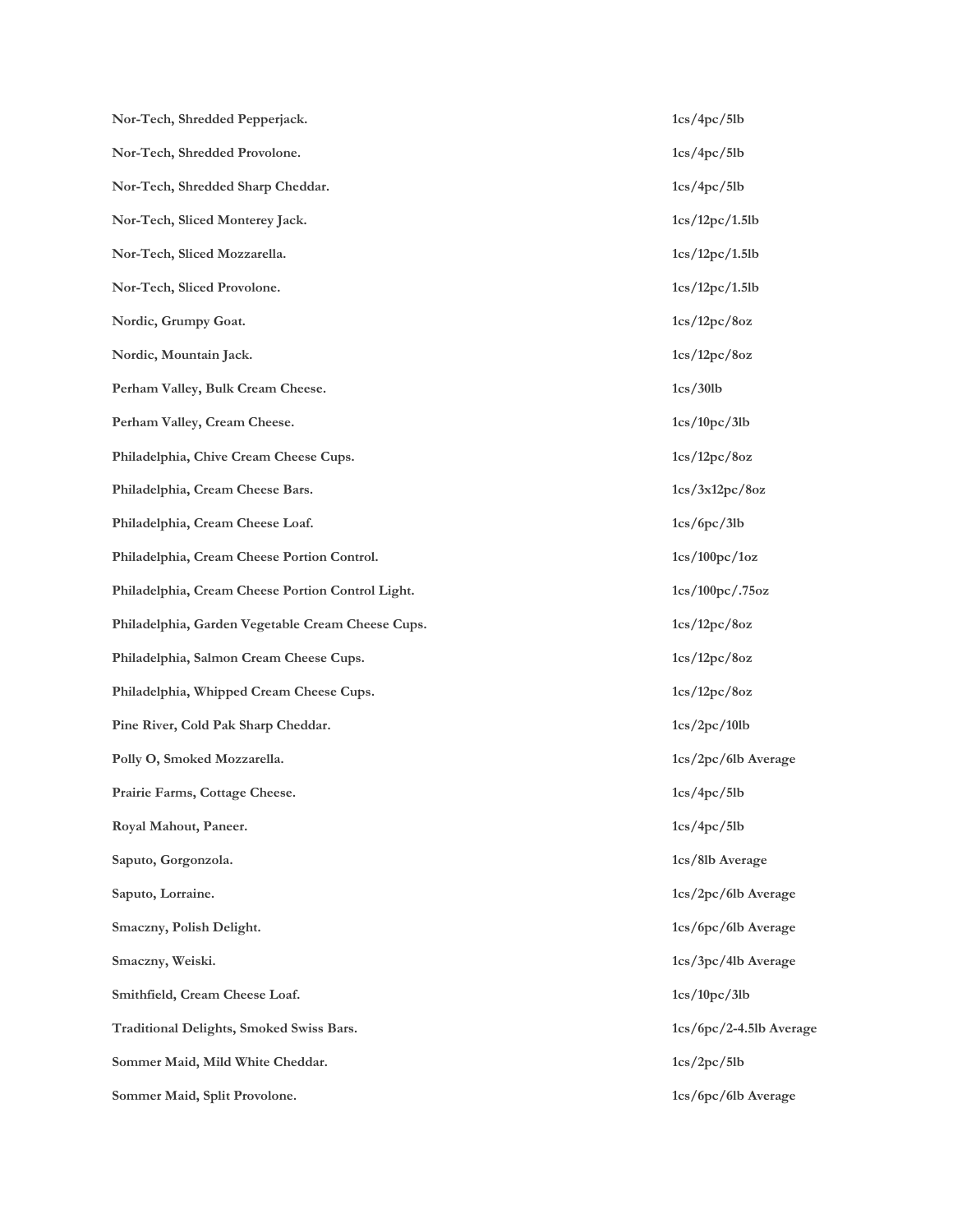| Sommer Maid, Swiss Cheese.                      | 1cs/6pc/8lb Average       |
|-------------------------------------------------|---------------------------|
| Sorrento, Provolone.                            | 1cs/3pc/12lb Average      |
| Sorrento, Shredded Mozzarella.                  | 1cs/6pc/5lb               |
| Sorrento, 2% Mozzarella.                        | 1cs/8pc/5lb Average       |
| Sorrento, 3% Mozzarella.                        | 1cs/8pc/5lb Average       |
| Stella, Asiago 1/2 Wheel.                       | 1cs/1pc/101b Average      |
| Stella, Crumbled Blue Cheese.                   | 1cs/4pc/5lb               |
| Stella, Fontinella Cheese.                      | 1cs/1pc/101b Average      |
| Stella, Kassari.                                | 1cs/10lb Average          |
| Stella, Provolone Cheese.                       | 1cs/3pc/12lb Average      |
| Stella, Smoked Provolone.                       | 1cs/3pc/12lb Average      |
| Stella, Swiss Cheese.                           | 1cs/4pc/8lb Average       |
| Traditional Delights, Hot Pepper.               | 1cs/6pc/5lb               |
| Traditional Delights, Smoked Cheddar Bars.      | $1cs/6pc/2-4.5lb$ Average |
| Traditional Delights, Smoked Gouda.             | 1cs/4pc/6lb Average       |
| V&V Supremo, Chihuahua Cheese.                  | 1cs/8pc/6lb               |
| V&V Supremo, Enchilado.                         | 1cs/4pc/5lb               |
| V&V Supremo, Shredded Chihuahua Cheese.         | 1cs/4pc/5lb               |
| Whitehall, 151 Imitation Shredded Mozzarella.   | 1cs/4pc/5lb               |
| Whitehall, 153 Imitation Melting Shredded Mozz. | 1cs/4pc/5lb               |
| Zerto, Argentinian Parmesan Wheel.              | 1cs/1pc/15lb Average      |
| Zuercher, Swiss Emmenthauler.                   | 1cs/18lb Average          |

## **Dry Goods**

| Bonne Chere, Barbecue Sauce.            | 1cs/4pc/1gal |
|-----------------------------------------|--------------|
| Bonne Chere, Barbecue Sauce Pail.       | 1cs/5gal     |
| Bonne Chere, Blue Cheese Dressing.      | 1cs/4pc/1gal |
| Bonne Chere, Cole Slaw Dressing.        | 1cs/4pc/1gal |
| Bonne Chere, Creamy Caesar Dressing.    | 1cs/4pc/1gal |
| Bonne Chere, Creamy Cole Slaw Dressing. | 1cs/4pc/1gal |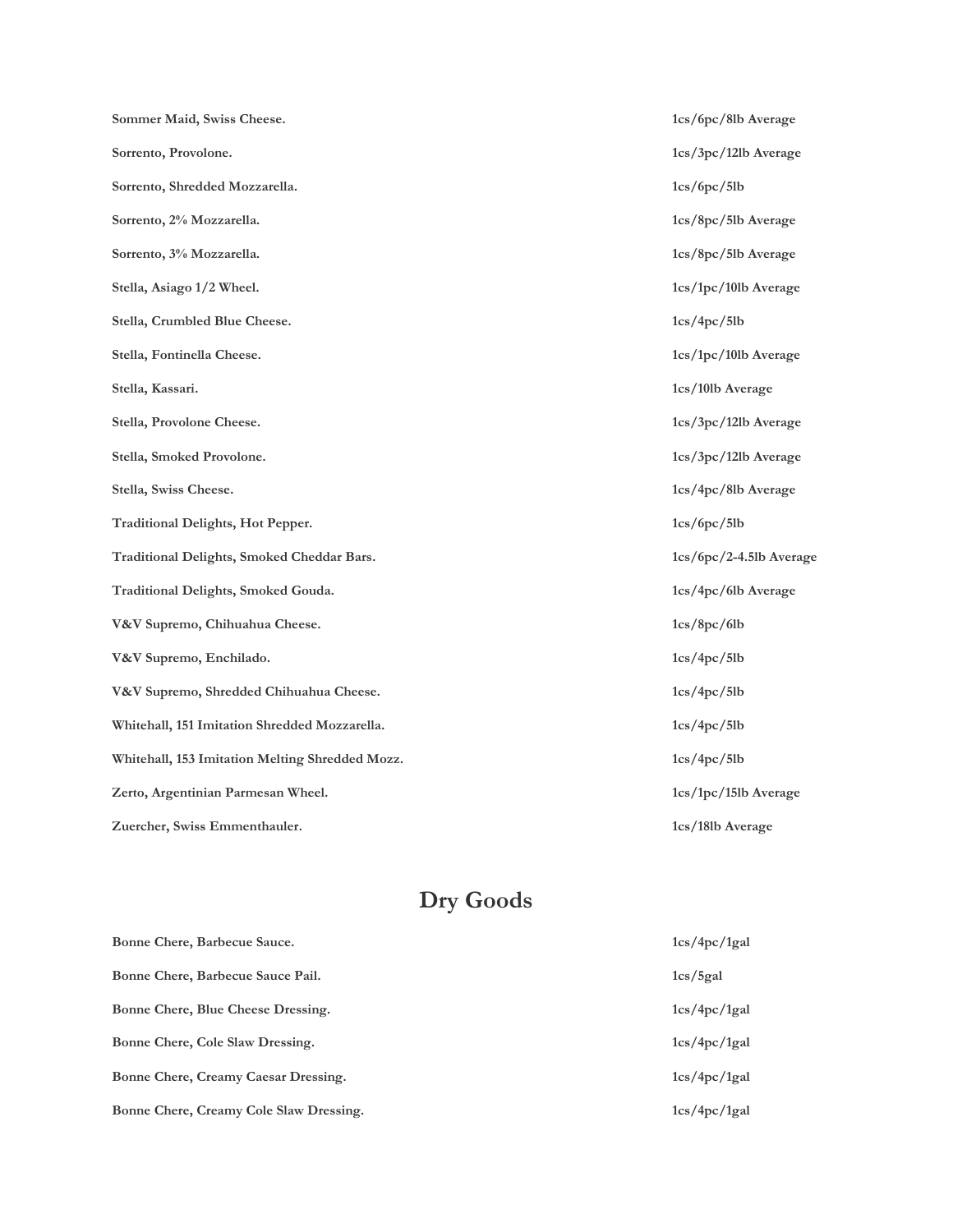| Bonne Chere, French Dressing.             | 1cs/4pc/1gal |
|-------------------------------------------|--------------|
| Bonne Chere, Italian Separating Dressing. | 1cs/4pc/1gal |
| Bonne Chere, Ranch Dressing.              | 1cs/4pc/1gal |
| Bonne Chere, Thousand Island.             | 1cs/4pc/1gal |
| Bull's Eye, Barbecue Sauce.               | 1cs/4pc/1gal |
| Eiffel Tower, Grained Dijon With Wine.    | 1cs/6pc/4kg  |
| Eiffel Tower, Smooth Dijon.               | 1cs/6pc/4kg  |
| Gold Medal, 1gal Mayonnaise.              | 1cs/4pc/1gal |
| Gold Medal, Mayonnaise Pail.              | 1cs/30lb     |
| Gold Medal, Salad Dressing.               | 1cs/4pc/1gal |
| Hellman's, Balsamic Vinaigrette.          | 1cs/4pc/1gal |
| Hellman's Creamy Caesar Dressing.         | 1cs/4pc/1gal |
| Hellman's, French Dressing.               | 1cs/4pc/1gal |
| Hellman's, Greek Vinaigrette.             | 1cs/4pc/1gal |
| Hellman's, Lite Ranch Dressing.           | 1cs/4pc/1gal |
| Hellman's, Mayonnaise.                    | 1cs/4pc/1gal |
| Hellman's, Ranch Dressing.                | 1cs/4pc/1gal |
| Hellman's, Raspberry Vinaigrette.         | 1cs/4pc/1gal |
| Kraft, Blue Cheese Dressing.              | 1cs/4pc/1gal |
| Kraft, Catalina Dressing.                 | 1cs/4pc/1gal |
| Kraft, Creamy Caesar Dressing.            | 1cs/4pc/1gal |
| Kraft, Extra Heavy Mayonnaise.            | 1cs/4pc/1gal |
| Kraft, Fat Free Ranch Dressing.           | 1cs/4pc/1gal |
| Kraft, French Dressing.                   | 1cs/4pc/1gal |
| Kraft, Golden Italian Dressing.           | 1cs/4pc/1gal |
| Kraft, Honey Dijon Dressing.              | 1cs/4pc/1gal |
| Kraft, Italian Caesar Dressing.           | 1cs/4pc/1gal |
| Kraft, Mayonnaise.                        | 1cs/4pc/1gal |
| Kraft, Ranch Dressing.                    | 1cs/4pc/1gal |
| Kraft, Raspberry Vinaigrette.             | 1cs/4pc/1gal |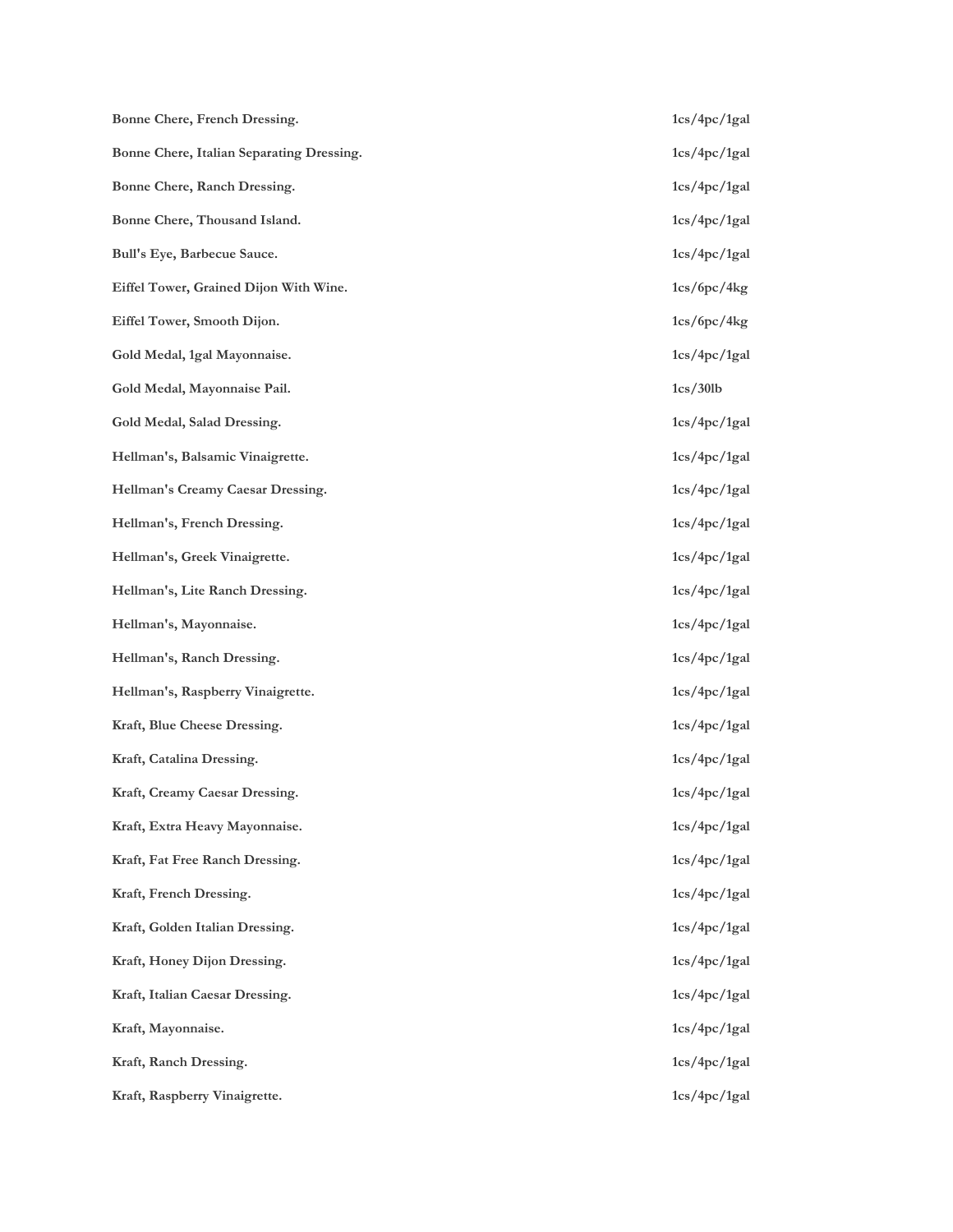| Kraft, Thousand Island Dressing.         | 1cs/4pc/1gal   |
|------------------------------------------|----------------|
| Miracle Whip, Salad Dressing.            | 1cs/4pc/1gal   |
| Open Pit, Barbecue Sauce Pail.           | 1cs/1pc/4gal   |
| Red Gold, Ketchup.                       | 1cs/6pc/10lb   |
| Roland, Dijon Mustard Grained With Wine. | 1cs/6pc/9lb    |
| Roland, Extra Strong Dijon Mustard.      | 1cs/6pc/9lb    |
| Roland, Maple Syrup.                     | 1cs/4pc/1gal   |
| Roland, Nicoise Olives.                  | 1cs/6pc/1gal   |
| Roland, Pesto.                           | 1cs/6pc/23oz   |
| Sommer Maid, Mayo.                       | 1cs/4pc/1gal   |
| Sweet Baby Ray's, BBQ Pail.              | 1cs/5gal       |
| Tec, Mayonnaise.                         | 1cs/4pc/1gal   |
| Thor, Cocktail Sauce.                    | 1cs/4pc/1gal   |
| Al Taj, Saffron.                         | 1cs/12pc/1oz   |
| Ambrosia, Tahini Paste.                  | 1cs/12pc/16oz  |
| Atalanta, Arborio Rice.                  | 1cs/10lb       |
| Atalanta, Hearts of Palm.                | 1cs/12pc/28oz  |
| Atalanta, Pine Nuts.                     | 1cs/6pc/5lb    |
| Atalanta, Pitted Kalamata Olives.        | 1cs/6pc/3lb    |
| Brown's Best, Dried Lima Beans.          | 1cs/201b       |
| Bush's, Garbanzo Beans.                  | $1cs/6pc/$ #10 |
| Callebaut, Dark Chocolate.               | 1cs/5kg        |
| Callebaut, Milk Chocolate.               | 1cs/5kg        |
| Callebaut, White Chocolate.              | 1cs/5kg        |
| Campbell's, Prego Sauce.                 | 1cs/6pc/3kg    |
| Casa Diva, Pasta.                        | 1cs/20pc/1lb   |
| Celebrity, Baby Corn.                    | $1cs/6pc/$ #10 |
| Celebrity, Chunk Pineapple.              | $1cs/6pc/$ #10 |
| Celebrity, Goat Cheese Logs.             | 1cs/2pc/1kg    |
| Celebrity, Kidney Beans.                 | $1cs/6pc/$ #10 |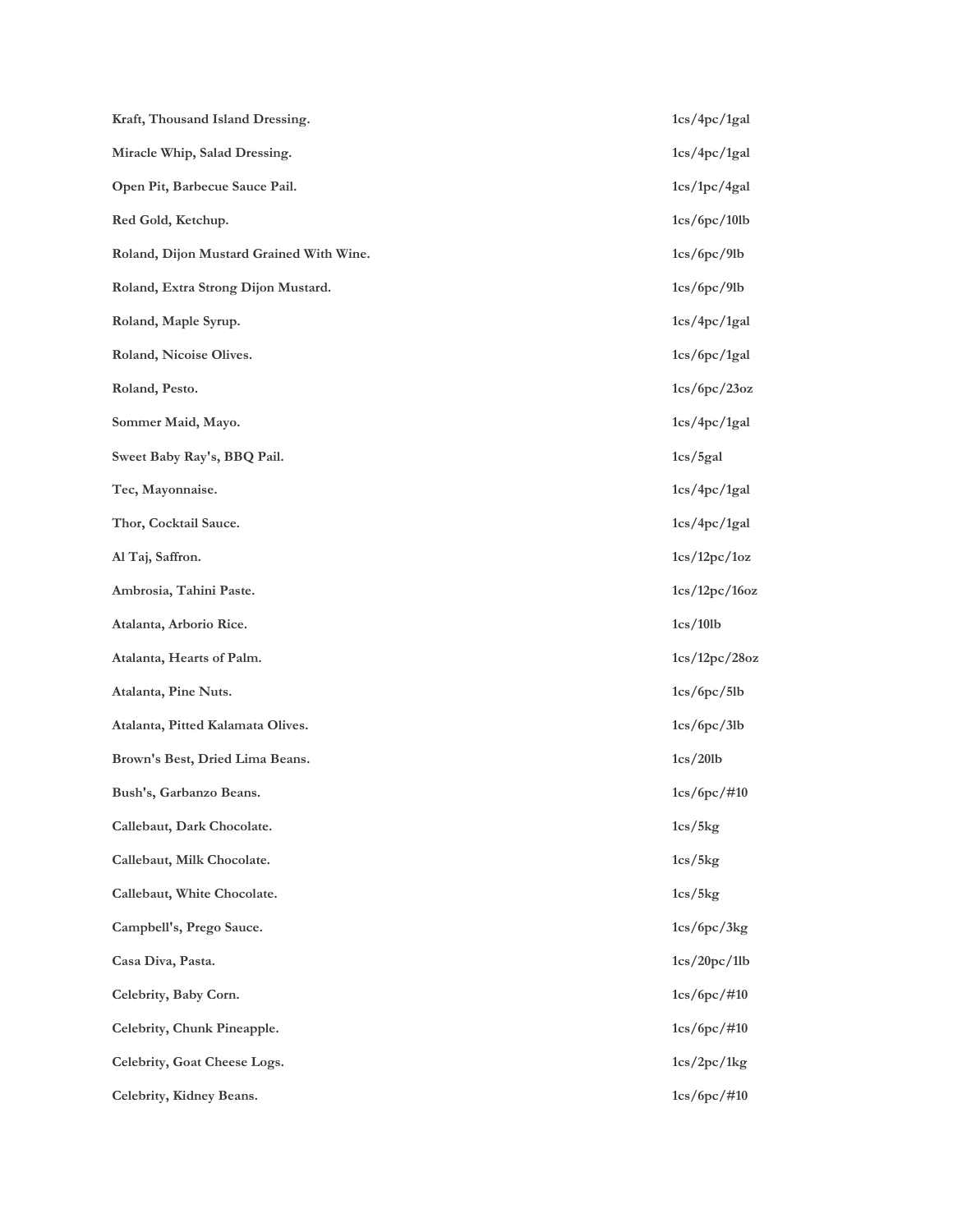| Celebrity, Light Tuna.                 | 1cs/6pc/66.5oz   |
|----------------------------------------|------------------|
| Celebrity, Mandarin Oranges.           | $1cs/6pc/$ #10   |
| Celebrity, Mushroom Stems & Pieces.    | 1cs/6pc/68oz     |
| Celebrity, Sliced Pineapple.           | $1cs/6pc/$ #10   |
| Celebrity, White Tuna.                 | 1cs/6pc/66.5oz   |
| Celebrity, Whole Kernel Corn.          | $1cs/6pc/$ #10   |
| Cholula, Hot Sauce.                    | 1cs/12pc/5oz     |
| Classic Grains, Rice.                  | 1cs/25lb         |
| D'allesandro, Bolete Mushrooms.        | 1cs/11b          |
| D'allesandro, Green Lentils.           | 1cs/101b         |
| D'allesandro, Porcini Mushrooms.       | 1cs/11b          |
| D'allesandro, Red Lentils.             | 1cs/10lb         |
| D'allesandro, Vanilla Beans.           | 1cs/4oz          |
| D'allesandro, Vanilla Extract.         | 1cs/12pc/1qt     |
| DeCecco, Wheat Linguine.               | 1cs/12pc/13.25oz |
| Del Destino, Artichoke Bottoms.        | $1cs/6pc/$ #10   |
| Del Destino, Artichoke Heart Quarters. | $1cs/6pc/$ #10   |
| Del Destino, Artichoke Hearts.         | $1cs/6pc/$ #10   |
| Del Destino, Lemon Juice.              | 1cs/4pc/1gal     |
| Del Destino, Ripe Pitted Olives.       | $1cs/6pc/$ #10   |
| Del Destino, Roasted Red Peppers.      | $1cs/6pc/$ #10   |
| Del Destino, Sun-Dried Tomato Halves.  | 1cs/4pc/5lb      |
| Del Destino, Sun-Dried Tomato Strips.  | 1cs/4pc/5lb      |
| DiNapoli, Whole Tomatoes.              | $1cs/6pc/$ #10   |
| Eiffel Tower, Cornichons.              | 1cs/6pc/5kg      |
| Forno Bonomi, Lady Fingers.            | 1cs/10pc/500g    |
| Gonella, Bread Crumbs.                 | 1cs/501b         |
| Gourmet Spice, Potato Whitener.        | 1cs/5lb          |
| Joyva, 80z Marbled Halvah.             | 1cs/12pc/8oz     |
| Joyva, 80z Chocolate Halvah.           | 1cs/12pc/8oz     |
|                                        |                  |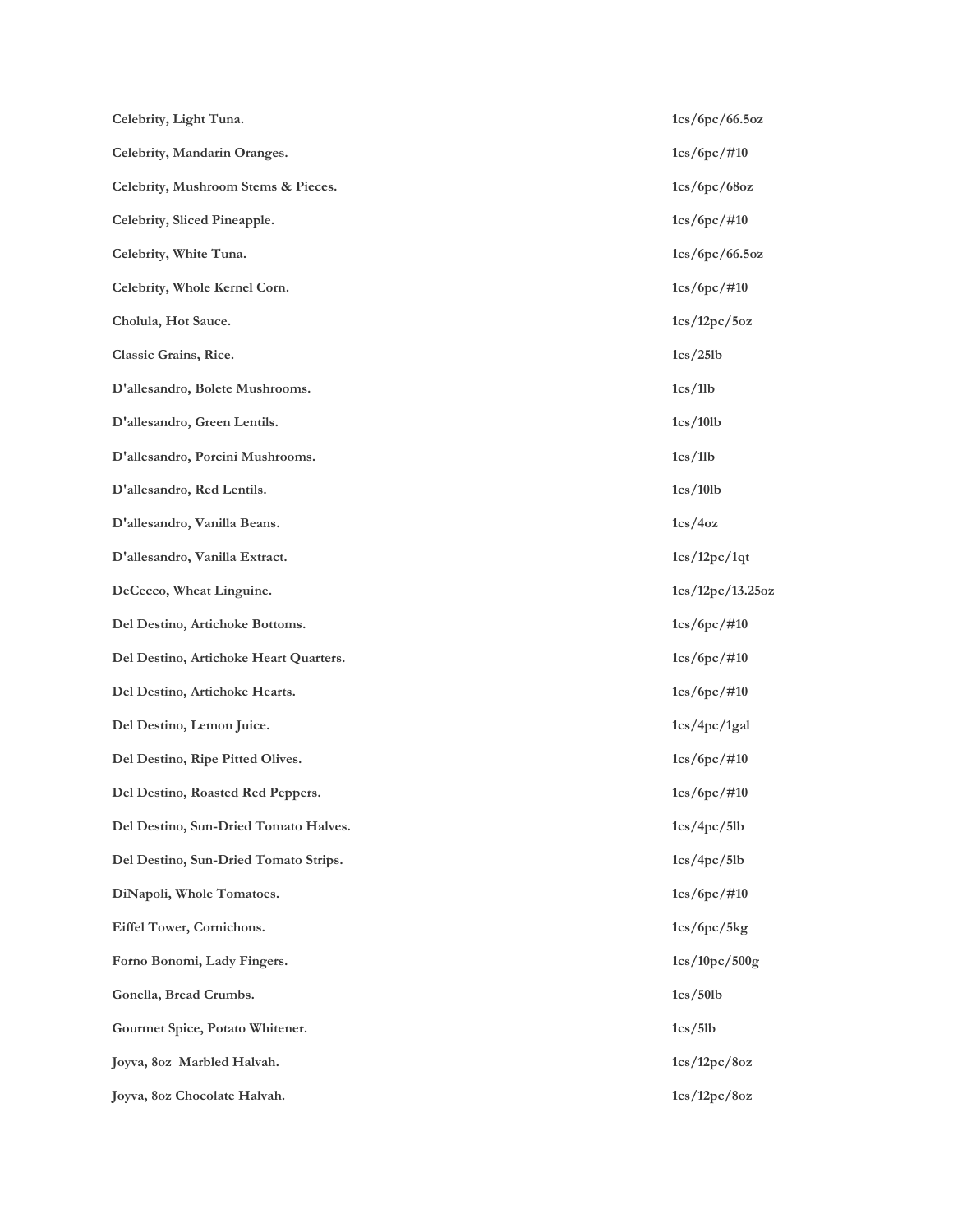| Joyva, 80z Vanilla Halvah.           | 1cs/12pc/8oz    |
|--------------------------------------|-----------------|
| Joyva, Almond Halvah.                | 1cs/9pc/36ct    |
| Joyva, Chocolate Covered Halvah.     | 1cs/9pc/36ct    |
| Joyva, Marbled Halvah.               | 1cs/9pc/36ct    |
| Joyva, Marbled Halvah Loaf.          | 1cs/2pc/6lb     |
| Joyva, Marbled Halvah Tubs.          | 1cs/2pc/12.5lb  |
| Joyva, Raspberry Gels.               | 1cs/9pc/36ct    |
| Joyva, Vanilla Halvah.               | 1cs/9pc/36ct    |
| Joyva, Vanilla Halvah Tubs.          | 1cs/2pc/12.5lb  |
| Kikkoman, Soy Sauce.                 | 1cs/4pc/1gal    |
| Krinos, Dry Olives.                  | 1cs/4pc/10lb    |
| Krinos, Pitted Kalamata Olives.      | 1cs/10kg        |
| Lea & Perrins, Worcestershire Sauce. | 1cs/24pc/5oz    |
| Libby's, Cut Green Beans.            | $1cs/6pc/$ #10  |
| Lipton, Iced Tea.                    | 1cs/24ct/1gal   |
| Lipton, Tea.                         | 1cs/100ct       |
| Maggi, Seasoning.                    | 1cs/12pc/3.38oz |
| Maloney, 251b Sugar.                 | 1cs/25lb        |
| Maloney, Apple Sauce.                | $1cs/6pc/$ #10  |
| Maloney, Assorted Red Gelatin.       | 1cs/12pc        |
| Maloney, Flour.                      | 1cs/50lb        |
| Maloney, Horseradish.                | 1cs/4pc/1gal    |
| Maloney, Peas & Carrots.             | $1cs/6pc/$ #10  |
| Maloney, Sport Peppers.              | 1cs/4pc/1gal    |
| Maloney, Sweet Peas.                 | $1cs/6pc/$ #10  |
| Maloney, Yellow Mustard.             | 1cs/4pc/1gal    |
| Maloney, Mammoth Black Olives.       | 1cs/12kg        |
| Martell, Anchovies.                  | 1cs/24pc/28oz   |
| Mother's Maid, Apple Pie Filling.    | $1cs/6pc/$ #10  |
| Pastorelli, Fire Roasted Tomato.     | $1cs/6pc/$ #10  |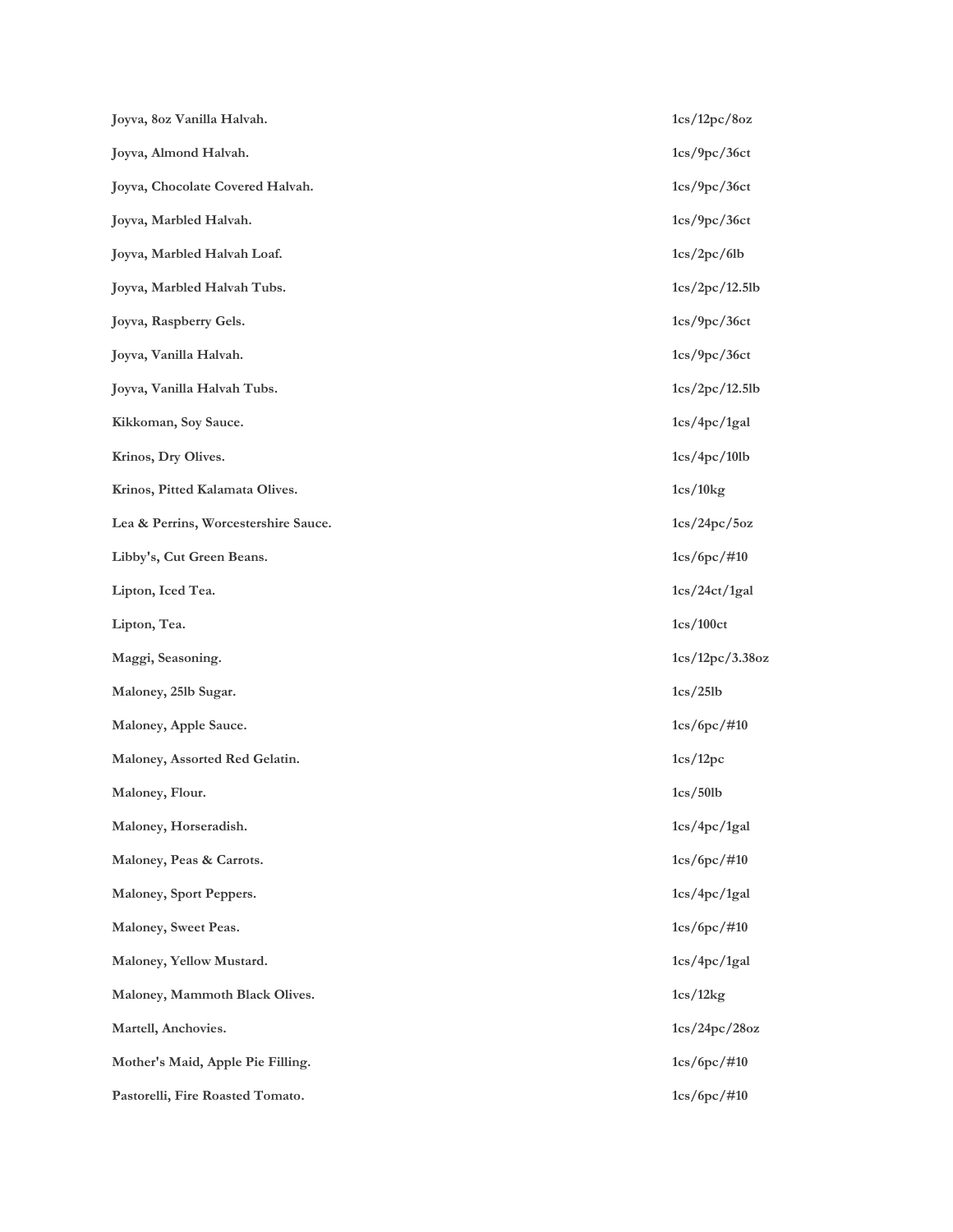| Pure, 10oz Apple Juice.              | 1cs/24pc/10oz    |
|--------------------------------------|------------------|
| Pure, 10oz Cranberry Juice.          | 1cs/24pc/10oz    |
| Pure, 10oz Orange Juice.             | 1cs/24pc/10oz    |
| Pure, 32oz Apple Juice.              | 1cs/12pc/32oz    |
| Pure, 32oz Cranberry Juice.          | 1cs/12pc/32oz    |
| Pure Sweet, Light Amber Honey.       | 1cs/6pc/5lb      |
| Pure Sweet, Wildflower Honey.        | 1cs/6pc/5lb      |
| Red Gold, Marinara Sauce.            | $1cs/6pc/$ #10   |
| Red Gold, Tomato Paste.              | $1cs/6pc/$ #10   |
| Red Star, Fresh Yeast.               | 1cs/40pc/1lb     |
| Roland, Anchovy Filets.              | 1cs/12pc/28oz    |
| Roland, Anchovy Paste.               | $1cs/8pc/12-2oz$ |
| Roland, Arborio Rice.                | 1cs/4pc/11lb     |
| Roland, Basmati Rice.                | 1cs/4pc/11lb     |
| Roland, Celery Roots.                | $1cs/6pc/$ #10   |
| Roland, Colossal Black Greek Olives. | 1cs/6pc/2kg      |
| Roland, Couscous.                    | 1cs/4pc/11lb     |
| Roland, Green Peppercorns in Brine.  | 1cs/24pc/8.75oz  |
| Roland, Indonesian Snails.           | 1cs/12pc/28oz    |
| Roland, Major Grey Chutney.          | 1cs/12pc/32oz    |
| Roland, Non-Pareil Capers.           | 1cs/12pc/16oz    |
| Roland, Red Pimiento.                | 1cs/12pc/27.5oz  |
| Roland, Surfine Capers.              | 1cs/12pc/16oz    |
| Roland, White Asparagus Spears.      | 1cs/6pc/64.5oz   |
| Roland, Wild Rice.                   | 1cs/5pc/5lb      |
| San Benito, Diced Tomato.            | $1cs/6pc/$ #10   |
| San Benito, Tomato Paste.            | $1cs/6pc/$ #10   |
| San Benito, Tomato Puree.            | $1cs/6pc/$ #10   |
| San Benito, Tomato Sauce.            | $1cs/6pc/$ #10   |
| San Benito, Whole Peeled Tomato.     | $1cs/6pc/$ #10   |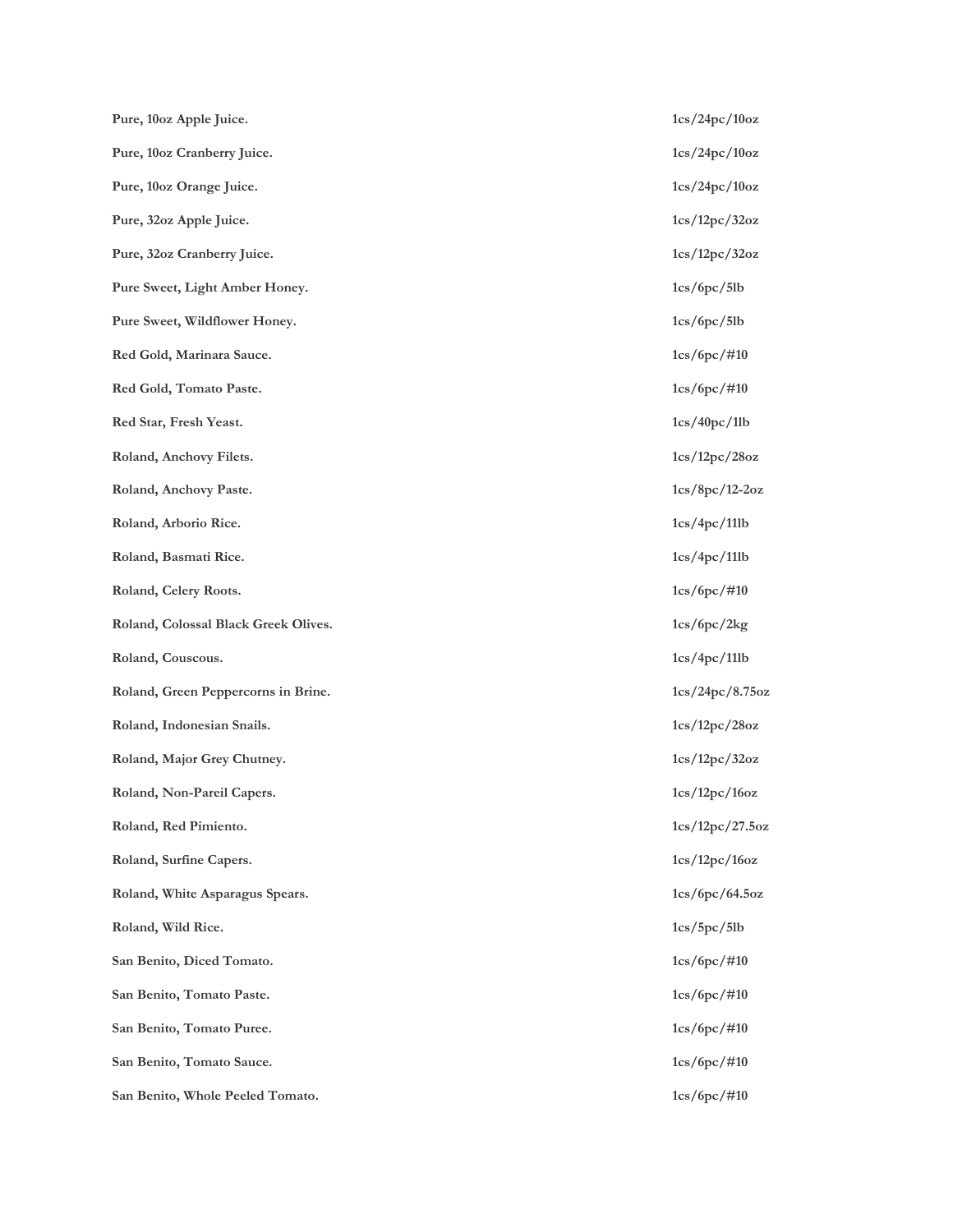| Savor, Peach Halves.                  | $1cs/6pc/$ #10 |
|---------------------------------------|----------------|
| Schwartz, Butterchip Pickles.         | 1cs/5gal       |
| Schwartz, Pickle Spears.              | 1cs/5gal       |
| Schwartz, Whole Pickles.              | 1cs/5gal       |
| Superior, Potato Starch.              | 1cs/50lb       |
| Swiss Products, Beef Base Pail.       | 1cs/30lb       |
| Swiss Products, Beef Base Tub.        | 1cs/9lb        |
| Swiss Products, Chicken Base Pail.    | 1cs/30lb       |
| Swiss Products, Chicken Base Tub.     | 1cs/9lb        |
| Trio, Instant Mashed Potatoes.        | $1cs/6pc/$ #10 |
| Tulkoff, Tiger Horseradish Sauce.     | 1cs/6pc/32oz   |
| Uncle Ben's, Rice.                    | 1cs/25lb       |
| US Salt, 251b Salt.                   | 1cs/25lb       |
| US Salt, 801b Salt.                   | 1cs/801b       |
| Waterton, Medium Pecan Pieces.        | 1cs/5lb        |
| Waterton, Medium Walnut Pieces.       | 1cs/30lb       |
| Waterton, Raisins.                    | 1cs/30lb       |
| Waterton, Sliced Blanched Almonds.    | 1cs/5lb        |
| Waterton, Slivered Blanched Almonds.  | 1cs/5lb        |
| Waterton, Walnut Halves.              | 1cs/5lb        |
| White Eagle, Sauerkraut.              | 1cs/12pc/2lb   |
| White Eagle, Sauerkraut with Carrots. | 1cs/12pc/2lb   |
| Woebler's, Dusseldorf Mustard.        | 1cs/4pc/1gal   |
| Woebler's, 5oz Horseradish.           | 1cs/12pc/5oz   |

## **Eggs**

| Amish, 1/2 Jumbo Carton.               | 1cs/12dz |
|----------------------------------------|----------|
| Brown Box, 1/2 Case Extra Large Loose. | 1cs/15dz |
| Brown Box, 1/2 Large Loose.            | 1cs/15dz |
| Brown Box, 1/2 Medium Loose.           | 1cs/15dz |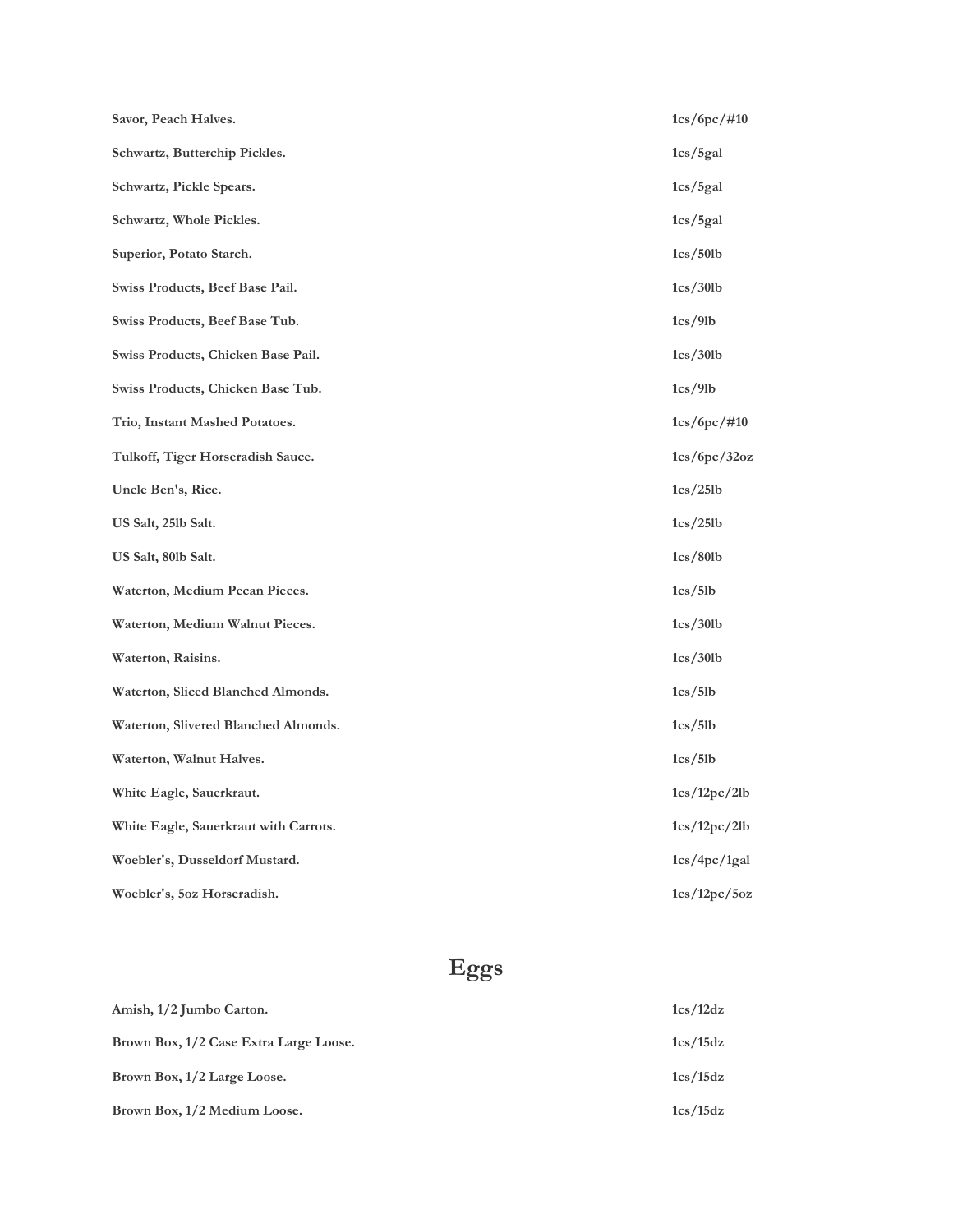| Brown Box, Extra Large Loose.                  | 1cs/30dz     |
|------------------------------------------------|--------------|
| Crystal Lake, Superior Egg Substitute Cartons. | 1cs/2pc/12lb |
| Crystal Lake, Frozen Egg Patties.              | 1cs/101b     |
| Crystal Lake, Frozen Scramble Bag.             | 1cs/6pc/5lb  |
| Crystal Lake, Frozen Sugar Yolk Pails.         | 1cs/30lb     |
| Crystal Lake, Frozen Sugar Yolk Carton.        | 1cs/6pc/5lb  |
| Crystal Lake, Frozen Whites Carton.            | 1cs/6pc/5lb  |
| Crystal Lake, Frozen Whites Pails.             | 1cs/30lb     |
| Crystal Lake, Frozen Whole Carton.             | 1cs/6pc/5lb  |
| Crystal Lake, Frozen Whole Pail.               | 1cs/30lb     |
| Crystal Lake, Hard Cooked Pail.                | 1cs/201b     |
| Crystal Lake, Liquid Whites Pails.             | 1cs/30lb     |
| Crystal Lake, Liquid Whole Bag In Box.         | 1cs/2pc/20lb |
| Crystal Lake, Liquid Whole Pail.               | 1cs/30lb     |
| Eggbeater, Carton Frozen Eggbeater.            | 1cs/12pc/2lb |
| Hamilton, 1/2 Extra Large Carton.              | 1cs/15dz     |
| Hamilton, 1/2 Extra Large Loose.               | 1cs/15dz     |
| Hamilton, 1/2 Jumbo Carton.                    | 1cs/12dz     |
| Hamilton, 1/2 Large Loose.                     | 1cs/15dz     |
| Hamilton, 1/2 Medium Loose.                    | 1cs/15dz     |
| Hamilton, Extra Large Carton.                  | 1cs/30dz     |
| Hamilton, Extra Large Loose.                   | 1cs/30dz     |
| Hamilton, Jumbo Carton.                        | 1cs/24dz     |
| Hamilton, Large Carton.                        | 1cs/30dz     |
| Hamilton, Large Loose.                         | 1cs/30dz     |
| Hamilton, Medium Carton.                       | 1cs/30dz     |

### **Frozen Goods**

| Athens, Fillo Dough.       | 1cs/24pc/1lb |
|----------------------------|--------------|
| Athens, Ready to go Fillo. | 1cs/15lb     |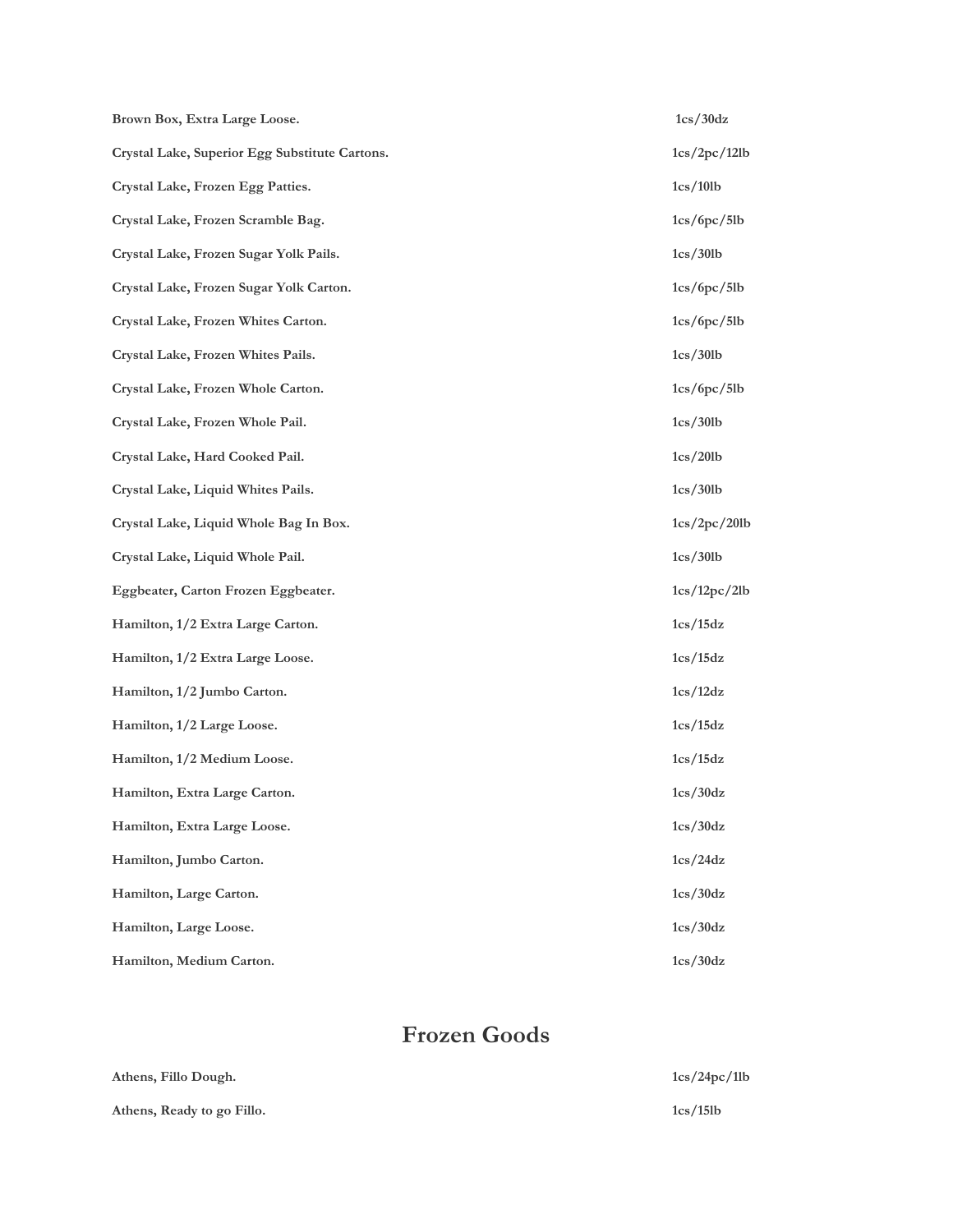| Knorr, Beef Base.                     | 1cs/6pc/1lb        |
|---------------------------------------|--------------------|
| Knorr, Beef Base Tub.                 | 1cs/101b           |
| Knorr, Chicken Base.                  | 1cs/6pc/1lb        |
| Knorr, Chicken Base Tub.              | 1cs/101b           |
| Knorr, Clam Base.                     | 1cs/6pc/1lb        |
| Knorr, Fish Base.                     | 1cs/6pc/1lb        |
| Knorr, Ham Base.                      | 1cs/6pc/1lb        |
| Knorr, Lobster Base.                  | 1cs/6pc/11b        |
| Knorr, Mushroom Base.                 | 1cs/6pc/1lb        |
| Knorr, Pork Base.                     | 1cs/6pc/1lb        |
| Knorr, Shrimp Base.                   | 1cs/6pc/1lb        |
| Knorr, Turkey Base.                   | 1cs/6pc/1lb        |
| Knorr, Vegetable Base.                | 1cs/6pc/1lb        |
| Louisa, Breaded Beef Ravioli.         | 1cs/101b           |
| Louisa, Breaded Nacho Ravioli.        | 1cs/101b           |
| Louisa, Breaded Sausage Ravioli.      | 1cs/101b           |
| Louisa, Cheese Tortellini.            | 1cs/101b           |
| Louisa, Jumbo Beef Ravioli.           | 1cs/101b           |
| Louisa, Ovenable Beef Ravioli.        | 1cs/101b           |
| Louisa, Ovenable Cheese Ravioli.      | 1cs/101b           |
| Louisa, Tri-Color Tortellini.         | 1cs/10lb           |
| Maloney, IQF Frozen Chopped Spinach.  | 1cs/12pc/2lb       |
| Maloney, IQF Diced Frozen Apples.     | 1cs/401b           |
| Maloney, IQF Frozen Blueberries.      | 1cs/30lb           |
| Maloney, IQF Frozen Raspberries.      | 1cs/101b           |
| Maloney, IQF Frozen Sliced Apples.    | 1cs/401b           |
| Maloney, IQF Frozen Strawberries.     | 1cs/30lb           |
| Maloney, IQF Frozen Wild Blueberries. | 1cs/30lb           |
| Maloney, RPT Frozen Cherries.         | 1cs/30lb           |
| Morning Star, Veggie Burgers.         | $1cs/4pc/12-3.5oz$ |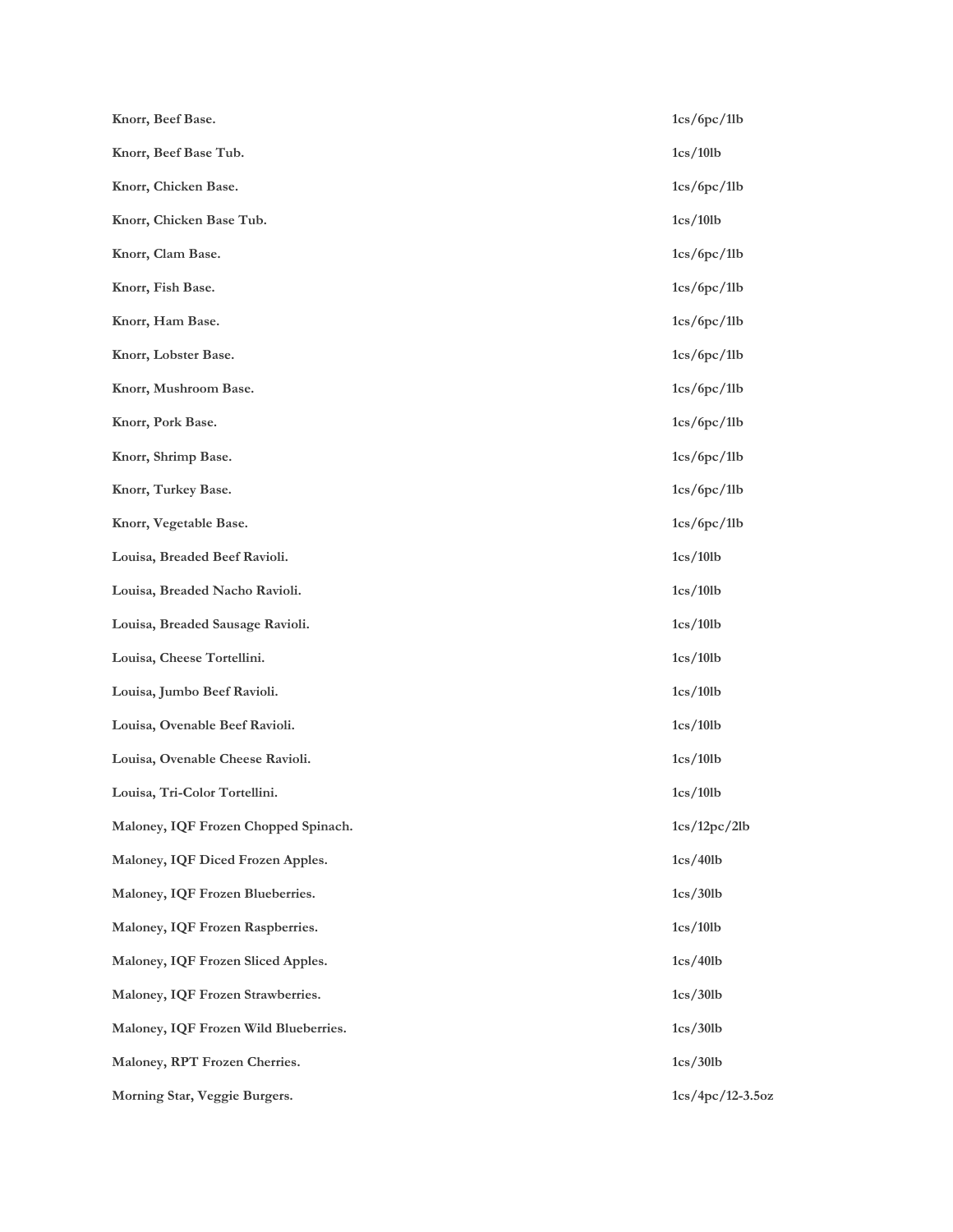| Pennant, Puff Pastry Sheets.                | 1cs/20pc/12oz |
|---------------------------------------------|---------------|
| Perdue, Hot Wings.                          | 1cs/101b      |
| Perdue, Turkey Links.                       | 1cs/101b      |
| Perdue, Turkey Polish Sausage.              | 1cs/12lb      |
| Prairie City, Chocolate Chunk Cookie Dough. | 1cs/5lb       |
| Prairie City, M&M Cookie Dough.             | 1cs/6pc/12ct  |

#### **Meat**

| Atalanta, Ham.                          | 1cs/4pc/12lb          |
|-----------------------------------------|-----------------------|
| Atalanta, Picnic Ham.                   | 1cs/4pc/12lb          |
| Butterball, Cajun Turkey Breast.        | 1cs/2pc/7lb Average   |
| Butterball, Honey Smoked Turkey Breast. | 1cs/2pc/7lb Average   |
| Butterball, Italian Herb Turkey Breast. | 1cs/2pc/7lb Average   |
| Butterball, Lemon Pepper Turkey Breast. | 1cs/2pc/7lb           |
| Butterball, Oil Browned Turkey Breast.  | 1cs/2pc/7lb Average   |
| Butterball, Oven Browned Turkey Breast. | 1cs/2pc/7lb Average   |
| Butterball, Oven Roasted Turkey Breast. | 1cs/2pc/7lb Average   |
| Butterball, Smoked Turkey Breast.       | 1cs/2pc/7lb Average   |
| Carando, Sliced Prosciutto.             | 1cs/4pc/3lb           |
| Carolina, Smoked Turkey.                | 1cs/2pc/10lb Average  |
| Cedar Hollow, 1/2 Honey Ham.            | 1cs/4pc/5lb Average   |
| Cedar Hollow, Pit Ham.                  | 1cs/2pc/101b Average  |
| Cedar Hollow, Smoked Ham.               | 1cs/2pc/14lb Average  |
| Celebrity, Canned Ham.                  | 1cs/12pc/12oz         |
| Celebrity, Canned Luncheon Meat.        | 1cs/12pc/12oz         |
| Celebrity, Ham.                         | 1cs/6pc/12lb          |
| Celebrity, Picnic Ham.                  | 1cs/6pc/12lb          |
| Celebrity, Slab Bacon.                  | 1cs/4pc/8lb Average   |
| Colosseum, Genoa Salami.                | 1cs/3pc/6lb Average   |
| Colosseum, Hard Salami.                 | $1cs/6pc/6lb$ Average |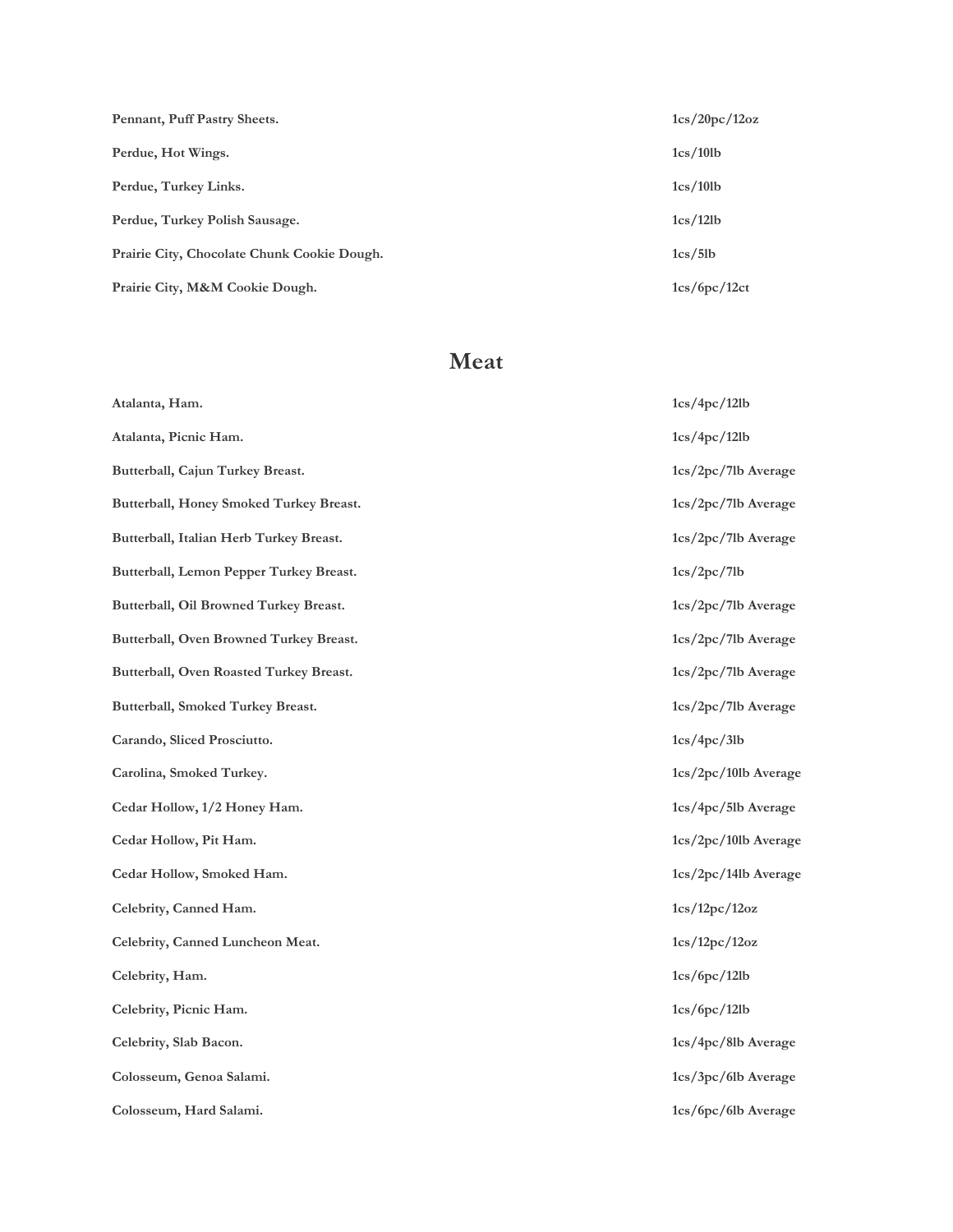**Cooper, 3124 Raw Netted Cook in Bag Turkey Breast. 1cs/2pc/10lb Average Cooper, 3140 Raw Natural Turkey Breast. 1cs/6pc/5lb Average Cooper, 6624 Smoked Turkey Breast. 1cs/2pc/8lb Cooper, 6684 Gourmet Smoked Turkey Breast. 1cs/2pc/8lb Average Cooper, 7424 Grandma Turkey Breast. 1cs/2pc/7lb Average Cooper, 7724 Honey Turkey Breast. 1cs/2pc/7lb Average** Cooper, 8124 Gourmet Turkey Breast. 1cs/2pc/8lb Average **Cooper, 8164 Browned Gourmet Turkey Breast. 1cs/2pc/8lb Average Cooper, 8224 Deli Turkey Breast. 1cs/2pc/8lb Average** Cooper, 8324 Deluxe Turkey Breast. 1cs/2pc/8lb Average **Copenhagen, Boiled Ham. 1cs/3pc/14lb Cotto, Salami. 1cs/1pc/10lb Average Cudahy, 10/14ct Applewood Smoked Bacon. 1cs/2pc/10lb Cudahy, 12008 Pre-Cooked Bacon. 1cs/300ct Cudahy, 12119 Pre-Cooked Bacon. 1cs/300ct Cudahy, 14/18ct Applewood Smoked Bacon. 1cs/20lb Cudahy, Bologna. 1cs/2pc/7lb Cudahy, Cut Hard Salami. 1cs/4pc/6lb Cudahy, Pre-Cooked Bacon Topping. 1cs/10lb Cudahy, Pre-Cooked Sausage Links. 1cs/10lb Cudahy, Raw Pork Sausage Links. 1cs/10lb Culver Farms, 5.5lb Frozen Ducks. 1cs/32lb Average Culver Farms, 5lb Frozen Ducks. 1cs/30lb Average Culver Farms, Bone in Duck Legs. 1cs/30lb Average Delta Pride, Catfish Fillets. 1cs/3pc-5oz/15lb Avg Delta Pride, Perch Fillets. 1cs/15lb Average Delta Pride, Whole Catfish. 1cs/15lb Average Di Lusso, Genoa Salami. 1cs/4pc/8lb Average Di Parma, Prosciutto. 1cs/1pc/13lb Average** Eckrich, Hard Salami. **1cs/6pc/6lb Average**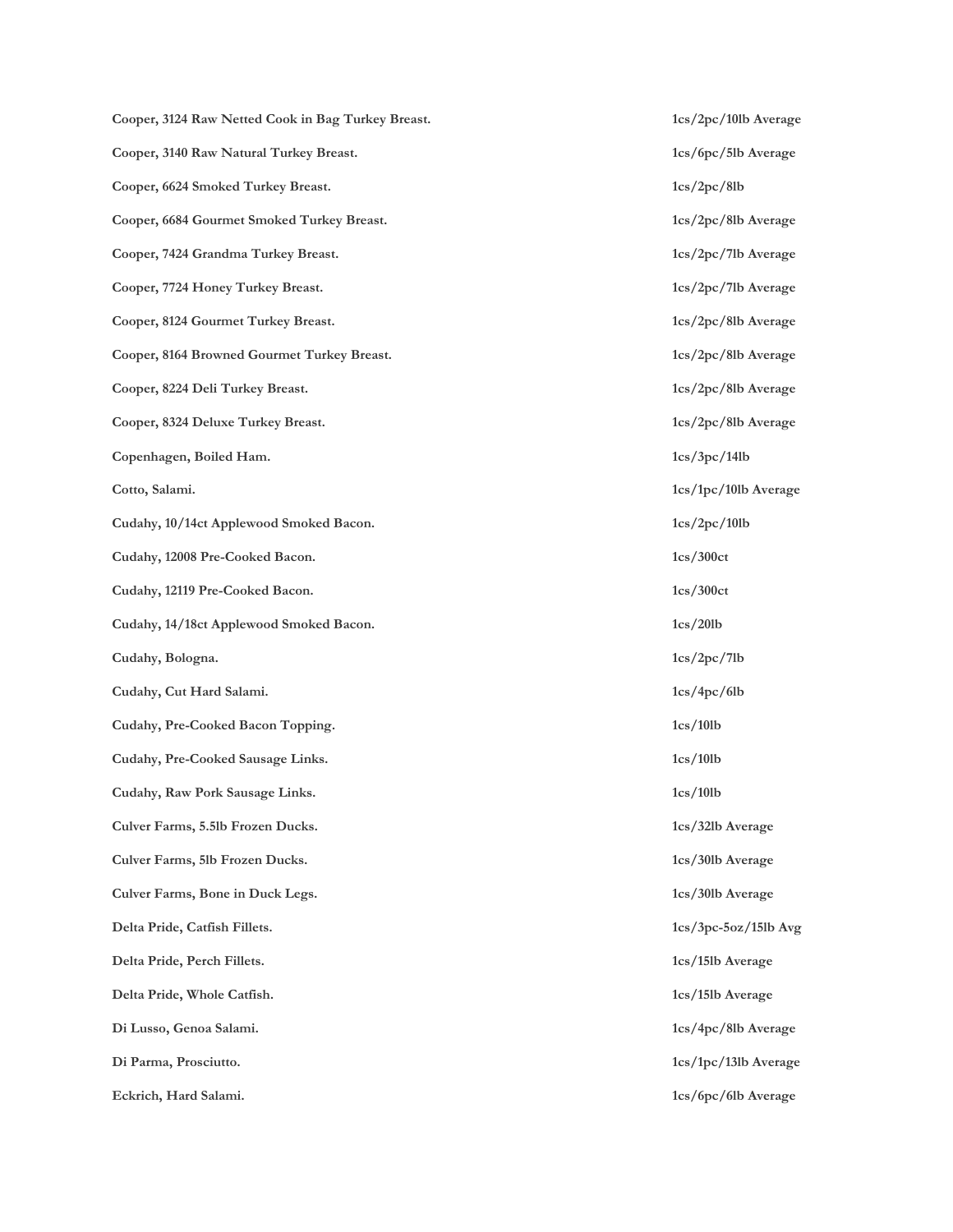| Eckrich, Il Primo.                | 1cs/4pc  |
|-----------------------------------|----------|
| Eckrich, Reduced Fat Hard Salami. | 1cs/2pc  |
| El Cona, Bacon.                   | 1cs/15lb |
| Fiorucci, Capicola.               | 1cs/2pc  |
| Fiorucci, Hard Salami.            | 1cs/3pc  |
| Fiorucci, Hot Capicola.           | 1cs/2pc  |
| Fiorucci, Prosciutto Di Parma.    | 1cs/601b |
| Harvest, Chicken Roll.            | 1cs/2pc  |
| Heritage, Hard Salami.            | 1cs/6pc  |
| Hoffmeister, Boiled Ham.          | 1cs/4pc  |
| Hormel, Spiced Ham.               | 1cs/9pc  |
| Johnsonville, Beer Brats.         | 1cs/10lb |
| Kayem, Roast Beef.                | 1cs/2pc  |
| Krakow, Ham.                      | 1cs/6pc  |
| Krakus, Polish Ham.               | 1cs/3pc  |
| Maloney, Genoa Cut Salami.        | 1cs/6pc  |
| Margherita, Pepperoni Sticks.     | 1cs/1pc  |
| Margherita, Prosciutto.           | 1cs/1pc  |
| Margherita, Sandwich Pepperoni.   | 1cs/4pc  |
| Mickelberry, Smoked Ham.          | 1cs/2pc  |
| Mrs. Resslers, Corned Beef.       | 1cs/2pc  |
| Mrs. Resslers, ISP Corned Beef.   | 1cs/2pc  |
| Mrs. Resslers, ISP Roast Beef.    | 1cs/2pc  |
| Mrs. Resslers, Pastrami.          | 1cs/2pc  |
| Mrs. Resslers, Roast Beef.        | 1cs/2pc  |
| Norbest, Deli Turkey Breast.      | 1cs/2pc  |
| Norbest, Gold Turkey Breast.      | 1cs/2pc  |
| Norbest, Ground Turkey.           | 1cs/2pc  |
| Norbest, Silver Turkey Breast.    | 1cs/2pc  |
| Norbest, Smoked Turkey Breast.    | 1cs/2pc  |

**Eckrich, Il Primo. 1cs/4pc/3lb Average Eckrich, Reduced Fat Hard Salami. 1cs/2pc/6lb Average**  $1cs/2pc/6$ lb Average 1cs/3pc/7lb Average  $1cs/2pc/6lb$  Average 1cs/60lb Average **Harvest, Chicken Roll. 1cs/2pc/5lb** 1cs/6pc/6lb Average **Hoffmeister, Boiled Ham. 1cs/4pc/14lb Hormel, Spiced Ham. 1cs/9pc/5lb** 1cs/2pc/7lb Average **Krakow, Ham. 1cs/6pc/11lb Krakus, Polish Ham. 1cs/3pc/11lb** 1cs/6pc/6lb Average  $1\mathrm{cs}/1\mathrm{pc}/10\mathrm{lb}$ 1cs/1pc/4lb Average 1cs/4pc/3lb Average  $1\mathrm{cs}/2\mathrm{pc}/13\mathrm{lb}$  Average 1cs/2pc/6lb Average 1cs/2pc/6lb Average 1cs/2pc/7lb Average 1cs/2pc/5lb Average 1cs/2pc/7lb Average 1cs/2pc/9lb Average 1cs/2pc/9lb Average  $1cs/2pc/10lb$  $1cs/2pc/9$ lb Average 1cs/2pc/8lb Average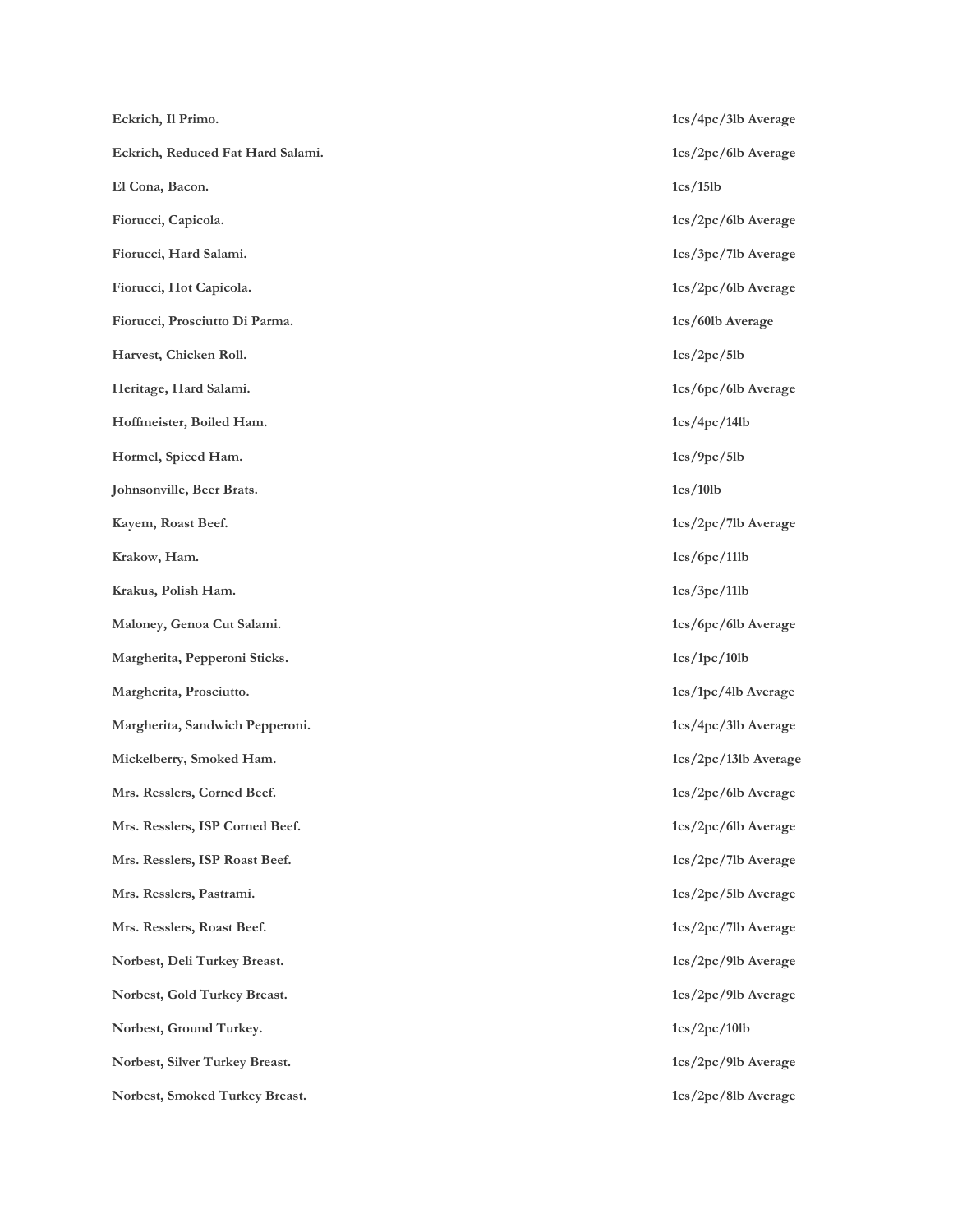| Norbest, Turkey Ham.                         | 1cs/4pc/4lb Average   |
|----------------------------------------------|-----------------------|
| Old Warsaw, Ham.                             | 1cs/3pc/12lb          |
| Opco, Hard Salami.                           | 1cs/6pc/6lb Average   |
| Paul Prudhomme, Tasso Ham.                   | 1cs/2pc/5lb           |
| Pavone, Mortadella.                          | 1cs/2pc/5lb Average   |
| Pilgrim's, Chicken Salad Tubs.               | 1cs/2pc/5lb           |
| Pilgrim's, Tuna Salad Tubs.                  | 1cs/2pc/5lb           |
| Plumrose, 14/16 Bacon.                       | 1cs/15lb              |
| Plumrose, 18/22ct Bacon.                     | 1cs/15lb              |
| Plumrose, 18/22ct Layout Bacon.              | 1cs/15lb              |
| Plumrose, 22/26ct Bacon.                     | 1cs/15lb              |
| Polanaise, Polish Ham.                       | 1cs/3pc/11lb          |
| Royal Gold, Canadian Bacon.                  | 1cs/4pc/4lb Average   |
| Sara Lee, Hardwood Smoked Turkey Breast.     | 1cs/2pc/8lb Average   |
| Sara Lee, Honey Turkey Breast.               | 1cs/2pc/9lb Average   |
| Sara Lee, Oven Roasted Turkey Breast W/Skin. | 1cs/2pc/8lb Average   |
| Sara Lee, Oven Roasted Turkey Breast.        | $1cs/2pc/8lb$ Average |
| Usinger, Liver Sausage.                      | 1cs/4pc/3lb           |

# **Dairy**

| Alouette, Creme Fraiche.            | 1cs/2pc/5lb  |
|-------------------------------------|--------------|
| Kemp's, 1/2gal Buttermilk.          | 1cs/9pc      |
| Kemp's, 1/2gal Heavy Cream.         | 1cs/9pc      |
| Kemp's, 2%Milk.                     | 1cs/4pc/1gal |
| Kemp's, 4/5# Sour Cream.            | 1cs/4pc/5lb  |
| Kemp's, 400ct Creamers.             | 1cs/400ct    |
| Kemp's, Half & Half.                | 1cs/12pc/1qt |
| Kemp's, Heavy Cream.                | 1cs/12pc/1qt |
| Kemp's, Plain Yogurt.               | 1cs/30lb     |
| Kemp's, Portion Control Sour Cream. | 1cs/400ct    |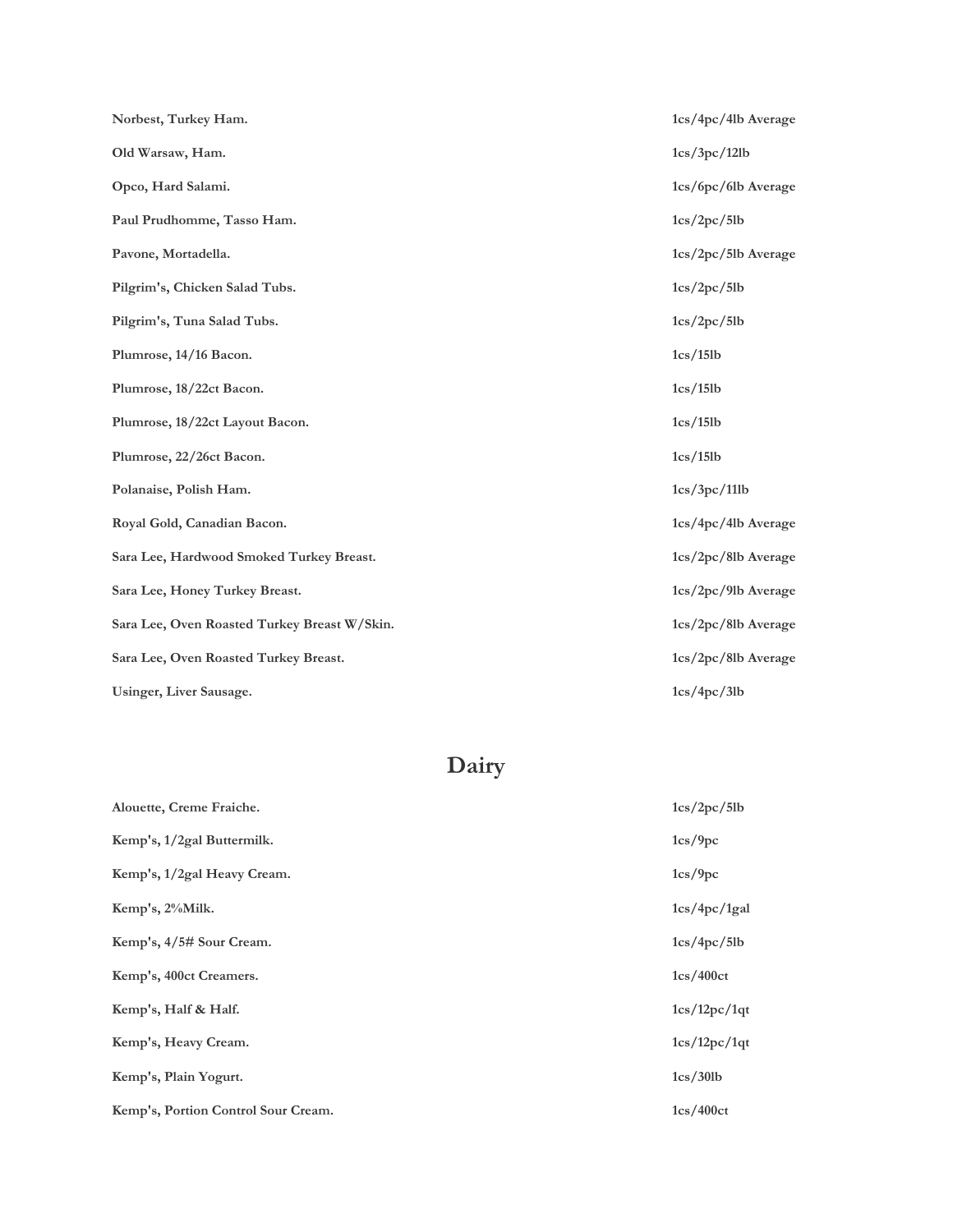| Kemp's, Skim Milk.                     | 1cs/4pc/1gal |
|----------------------------------------|--------------|
| Kemp's, Sour Cream Pail.               | 1cs/30lb     |
| Kemp's, Whole Milk.                    | 1cs/4pc/1gal |
| Maloney, Imitation Sour Cream.         | 1cs/30lb     |
| Prairie Farms, Half & Half Qt.         | 1cs/16pc/1qt |
| Prairie Farms, Heavy Cream.            | 1cs/16pc/1qt |
| Sommer Maid, Aerosol Whipping Cream.   | 1cs/12pc     |
| Sommer Maid, Heavy Cream.              | 1cs/12pc/1qt |
| Sommer Maid, Portion Control Creamers. | 1cs/304ct    |
| Sour "C", Imitation Sour Cream Pail.   | 1cs/32lb     |

## **Oil and Vinegar**

| Abruzzo, Pomace Olive Oil.            | 1cs/6pc/1gal   |
|---------------------------------------|----------------|
| Armour, Lard Cube.                    | 1cs/501b       |
| Armour, Lard Prints.                  | 1cs/48pc/1lb   |
| Butcher Boy, Corn Oil.                | 1cs/6pc/1gal   |
| Butcher Boy, Pan & Grill Oil.         | 1cs/6pc/1gal   |
| Butcher Boy, Salad Oil.               | 1cs/6pc/1gal   |
| Butcher Boy, Beef Fat Cubes.          | 1cs/50lb       |
| Butcher Boy, Clear Liquid Shortening. | 1cs/35lb       |
| Butcher Boy, Corn Oil.                | 1cs/35lb       |
| Butcher Boy, Lard Cubes.              | 1cs/501b       |
| Butcher Boy, Pan & Grill Oil.         | 1cs/35lb       |
| Butcher Boy, Vegetable Cubes.         | 1cs/501b       |
| D'allesandro, White Truffle Oil.      | 1cs/12pc/8.5oz |
| Del Destino, Extra Virgin Olive Oil.  | 1cs/4pc/31     |
| Del Destino, Pomace Olive Oil.        | 1cs/6pc/1gal   |
| Gold-N-Sweet, Liquid Margarine.       | 1cs/2pc/17.5lb |
| Grapevine, Black Truffle Oil.         | 1cs/6pc/8.45oz |
| Mike's Brand, Salad Oil.              | 1cs/35lb       |